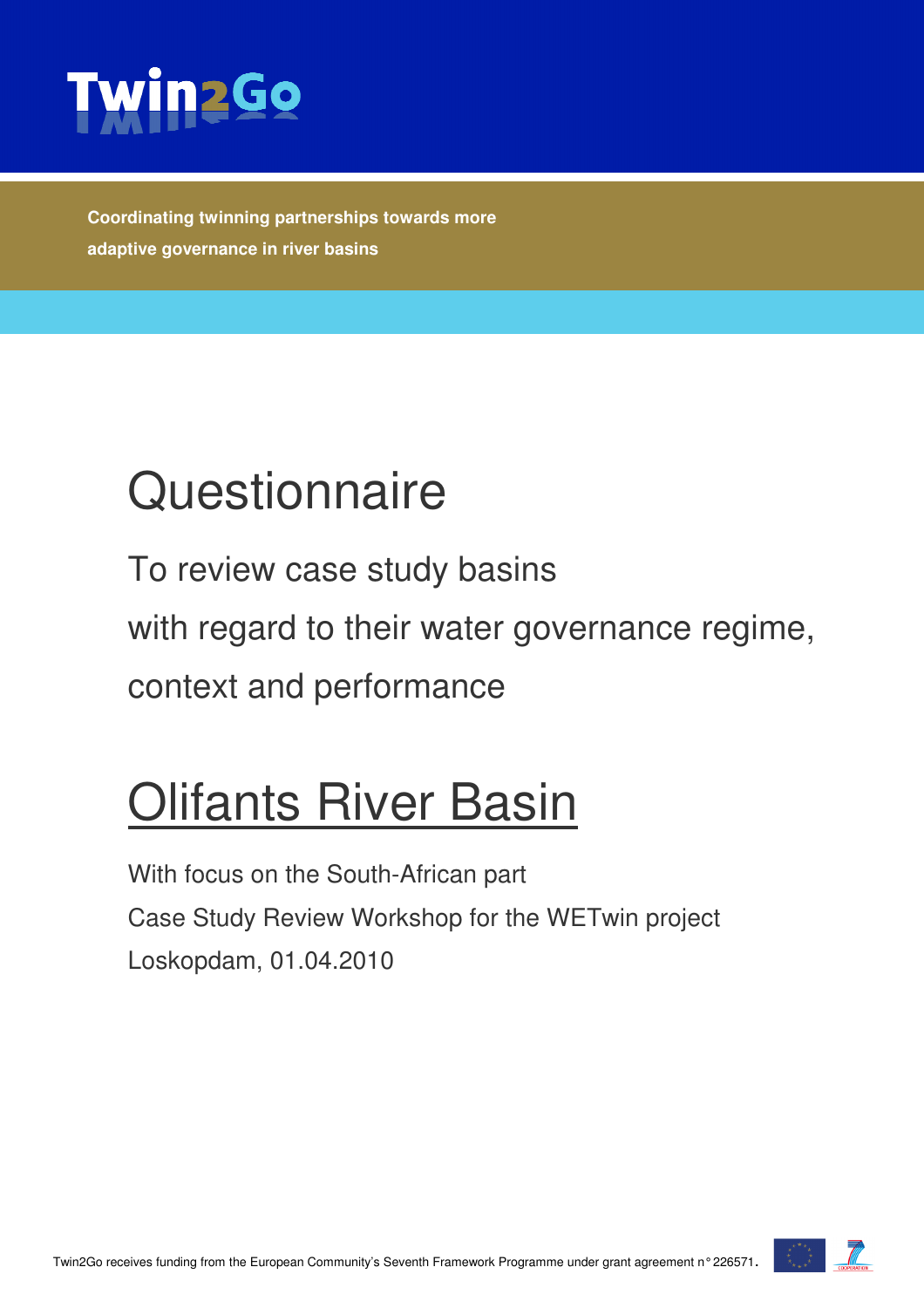

#### **About this questionnaire**

This questionnaire was developed within the scope of the Twin2Go project. It serves to record case study data about a river basin's water governance regime, its context and its performance. An explanation of the indicators, pre-defined scores and potential data sources is provided in the guidance on this questionnaire (Twin2Go, Guidance on the Questionnaire of the Twin2Go Case Study Review Workshops. 13/03/10).

Scores to each of the indicators are assigned according the suggested score scheme proposed in the guidance. In the case of numerical indicators like indices, the numerical values are added in brackets after the score, e.g. "B (0.178)" or "C (12,534)". For a better understanding of the recorded issue, additional information is added in the "comments" column.

If not specified differently, the indicators refer to the national part of the basin of interest, i.e. the South-African part of the Orange basin.

The questionnaire was sent to the invited experts prior to the Case Study Review Workshop in Loskop Dam, South-Africa (April 2010).

It was completed by the three case study experts who participated in the workshop. Missing scores were added in a subsequent email exchange. The questionnaire was largely filled in parallel with the Orange case study. Many scores are based on national input.

Based on the preliminary synthesis results and discussion during the Twin2Go synthesis workshop (Stockholm, September 1-2 2010) an addendum was made with some additional parameters. These additional scores were filled by the WetWin partners.

The resulting data will be post-processed and added to the Twin2Go database. Should you feel these scores do not reflect the situation of the basin accurately, or want to contest any of the information included, you may contact the project organisers. Contact information as well as additional information regarding the project and the results can be found on www.twin2go.eu.

Names of participating experts have been removed for confidentiality purposes.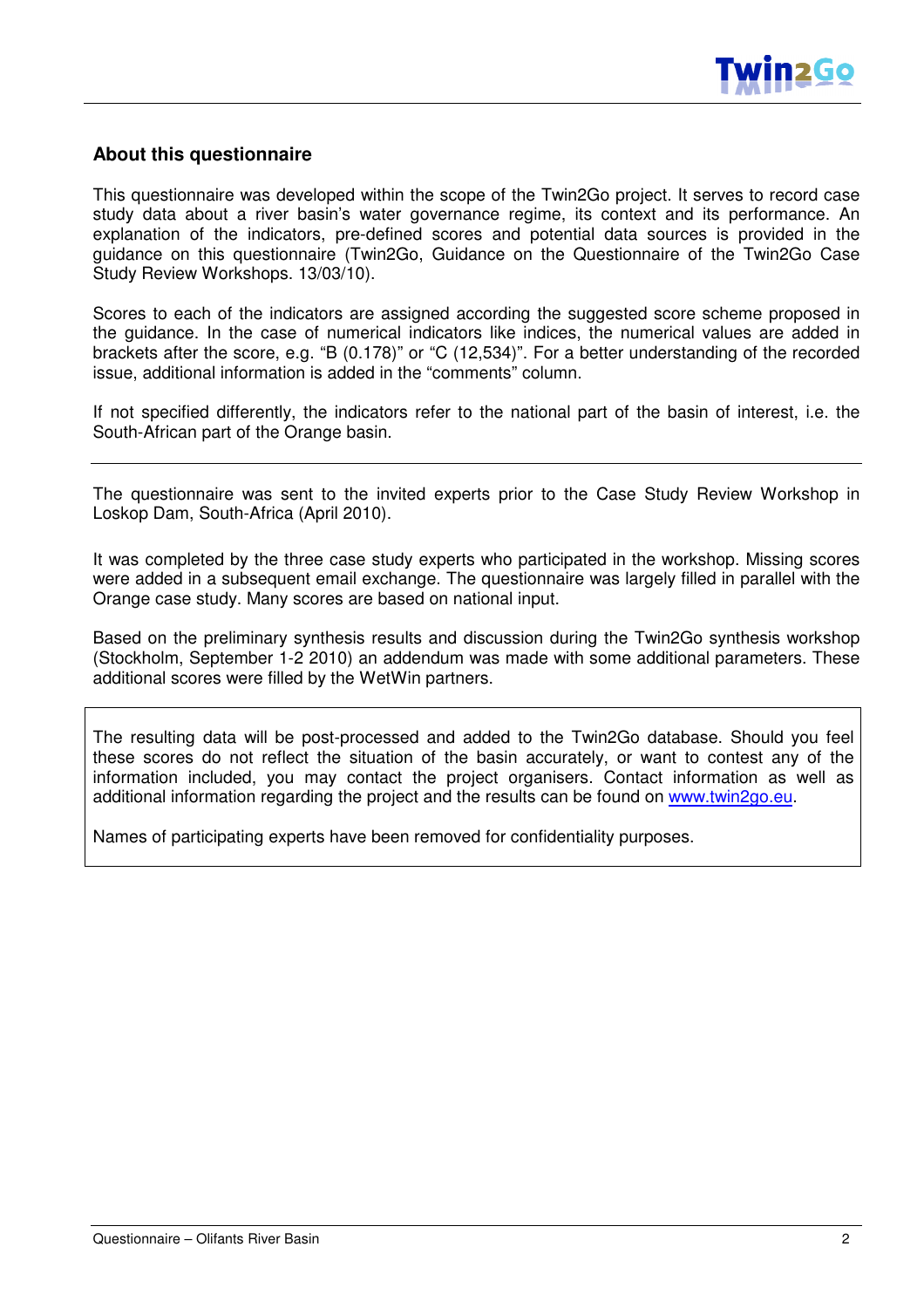

#### **Table of Contents**

| a) Water policy, institutional & legal framework (formal and informal)                                    | 4 |
|-----------------------------------------------------------------------------------------------------------|---|
| b) Formalisation of IWRM principles & Millennium Development Goals                                        | 6 |
| c) Decision making regarding uncertainties                                                                | 7 |
| II) Actor networks with emphasis on the role and interactions of state and non-state actors and power     |   |
| a) Cooperation and coordination structures                                                                | 7 |
| b) Information sharing via formal rules, dependency relationships etc.                                    | 8 |
| III) Multi-level interactions across administrative boundaries and vertical integration across levels and |   |
| a) Centralisation                                                                                         | 8 |
|                                                                                                           |   |
|                                                                                                           |   |
| II) Good Governance Principles at the national level - legal basis at the national level 11               |   |
|                                                                                                           |   |
|                                                                                                           |   |
|                                                                                                           |   |
|                                                                                                           |   |
|                                                                                                           |   |
|                                                                                                           |   |
|                                                                                                           |   |
|                                                                                                           |   |
|                                                                                                           |   |
|                                                                                                           |   |
|                                                                                                           |   |
|                                                                                                           |   |
|                                                                                                           |   |
|                                                                                                           |   |
|                                                                                                           |   |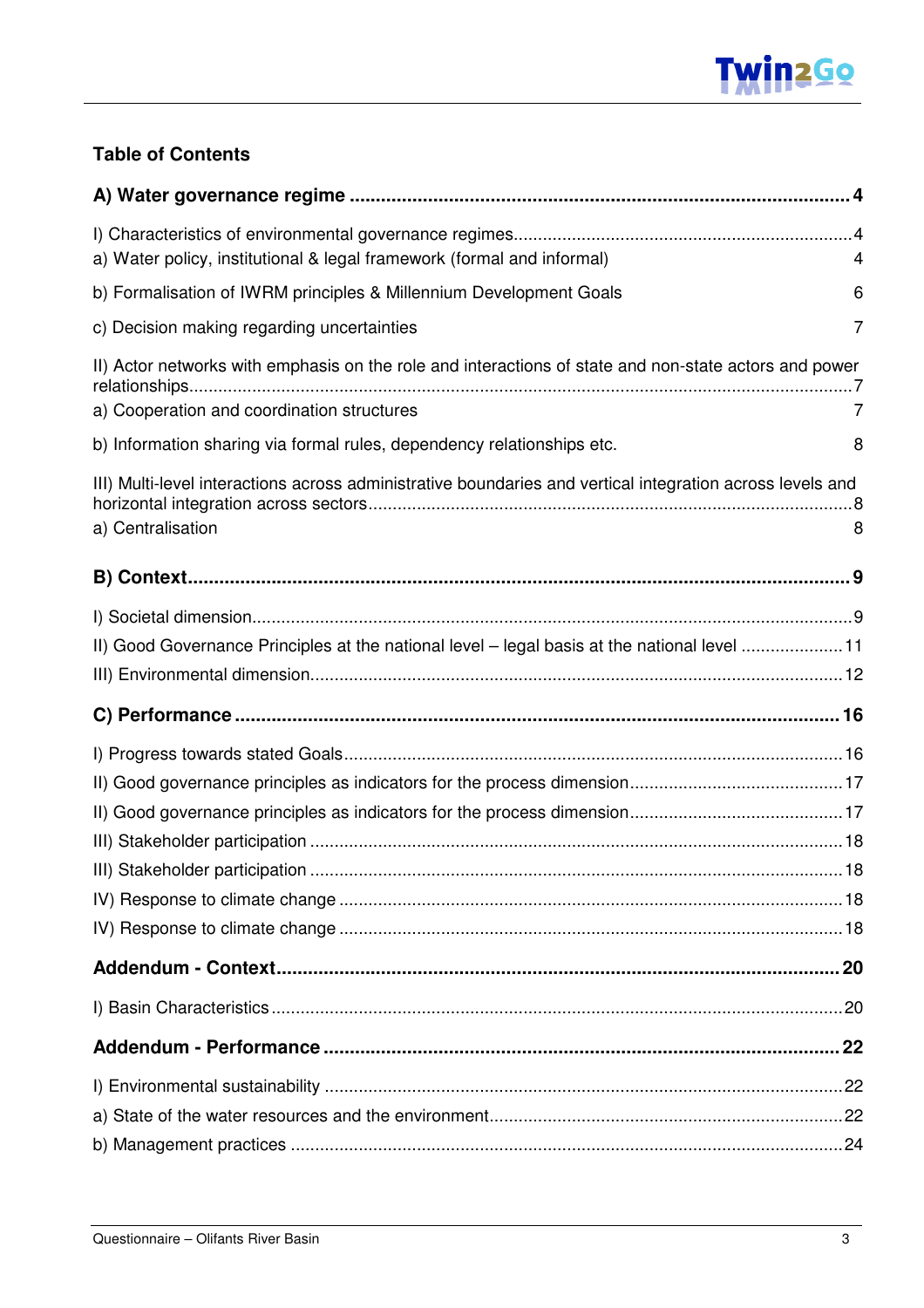

## **A) Water governance regime<sup>1</sup>**

| No. | <b>Indicator</b>                                                                                      | <b>Score</b> | <b>Comments</b>                                                                                                                                                                                   |
|-----|-------------------------------------------------------------------------------------------------------|--------------|---------------------------------------------------------------------------------------------------------------------------------------------------------------------------------------------------|
|     | I) Characteristics of environmental governance regimes                                                |              |                                                                                                                                                                                                   |
|     | a) Water policy, institutional & legal framework (formal and informal)                                |              |                                                                                                                                                                                                   |
| 1.  | <b>Domestic water legislation</b><br>(laws, by-laws, etc.) in place?                                  | $A(-)$       | Water Services Act, 1997 (water supply, treatment, discharge, waste treatment,), fairly well<br>implemented                                                                                       |
| 2.  | <b>Domestic Water Law: Public</b><br>character of water and legal<br>status of water use rights       | $A(-)$       | National Water Act, 1998 (river basin management), not fully implemented                                                                                                                          |
| 3.  | <b>Domestic Water Law: Explicit</b><br>recognition of traditional and<br>indigenous water uses        | A            | the WRCS makes provisions for recogniziging any indigenous use, including sacred sites                                                                                                            |
| 4.  | <b>Domestic Water Law: On flow</b><br>availability, third party rights<br>and ecological requirements | $A(-)$       | The National Water Resources Strategy has the national water supply versus demand, revised<br>every 5 years, although the first revision due 2009 has not even started. (Ref: Orange River Basin) |
| 5.  | Integration of domestic water<br>legislation                                                          | $A(-)$       | Two main acts are implemented by a single department, and are fairly well integrated although<br>certain implementation problems persist                                                          |
| 6.  | <b>Multilevel structure of domestic</b><br>water legislation and<br>subsidiarity                      | A            | A- from the design perspective, but implementation is lagging behind                                                                                                                              |
| 7.  | <b>Existence of formal domestic</b><br>administrative structure for<br>water governance               | A            | Department of Water Affairs is autonomous                                                                                                                                                         |
| 8.  | National basin organisation or<br>comparable arrangement                                              | C            | Currently in the planning phase, in other SA basins, implementation is in progress                                                                                                                |

<sup>&</sup>lt;sup>1</sup> Reference is made to the responses in the Orange River Basin questionnaire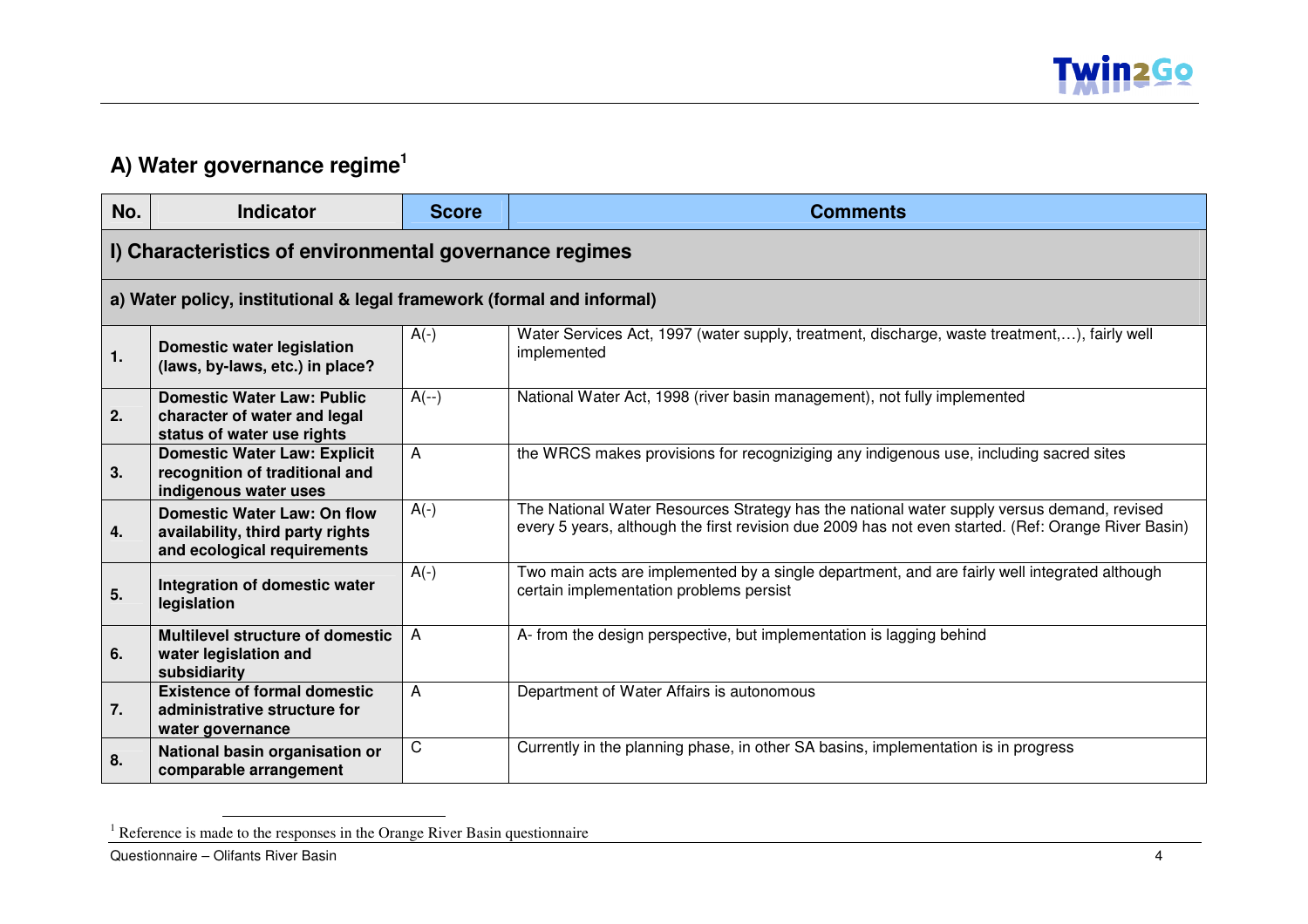

| No.             | <b>Indicator</b>                                                                                                           | <b>Score</b> | <b>Comments</b>                                                                                                                                                                                                                                                                                  |
|-----------------|----------------------------------------------------------------------------------------------------------------------------|--------------|--------------------------------------------------------------------------------------------------------------------------------------------------------------------------------------------------------------------------------------------------------------------------------------------------|
| 9.              | <b>Formalised transboundary</b><br>coordination organisation                                                               | A            | <b>LIMPCOM</b>                                                                                                                                                                                                                                                                                   |
| 10 <sub>1</sub> | <b>Formal institution (legislation)</b><br>that prescribes the basin<br>management principle                               | A/B          | Subscribed at both national and supranational level, but not implemented at national level                                                                                                                                                                                                       |
| 11.             | Water (basin) strategies,<br>programmes and plans                                                                          | B            |                                                                                                                                                                                                                                                                                                  |
| 12.             | <b>Financing mechanisms:</b><br>Degree of investment from<br>private sector/ public/ other<br>sources (e.g. international) | A            | well balanced. No donors at the national level but predominantly donor-funded at the<br>transboundary level                                                                                                                                                                                      |
| 13.             | <b>Economic instruments</b><br>Is water for irrigation priced?                                                             | B            | Real consumption not monitored in a volumetric way, pricing corresponds to assumption of<br>complete consumption of allocation, so use efficiency is not promoted > currently a revision is on<br>the way                                                                                        |
| 14.             | <b>Economic instruments</b><br>Is water for households priced<br>in urban areas?                                           | B            | Good level of cost recovery from infrastructure perspective, but not environmental costs; system<br>caters for those that are not able to pay (6 kiloliters per household per month are free - cross-<br>subsisidising applies)                                                                  |
| 15.             | <b>Economic instruments</b><br>Is water for industry priced?                                                               | B            | Price paid by industry is grocely inadequate, especially for mining (reason: amount of revenue<br>generated is not commensurate with what is being paid for water, damage/environmental costs is<br>not reflected in the costs, especially in the abscence of the waste discharge charge system) |
| 16.             | Tradable permits related to<br>water abstraction/use                                                                       | $B(-)$       | Although the law allows for it, the administrative system is not in place, putting it in place would<br>mean an additional burden; trading happens in a limited, informal way; this will become a function of<br>the CMAs                                                                        |
| 17.             | Polluter pays principle (related<br>to water)                                                                              | C            | It is allowed for in the legislation; a framework is under development, but<br>implementation/enforcement is still to come                                                                                                                                                                       |
| 18.             | <b>Environmental subsidies</b><br>(related to water)                                                                       | C            |                                                                                                                                                                                                                                                                                                  |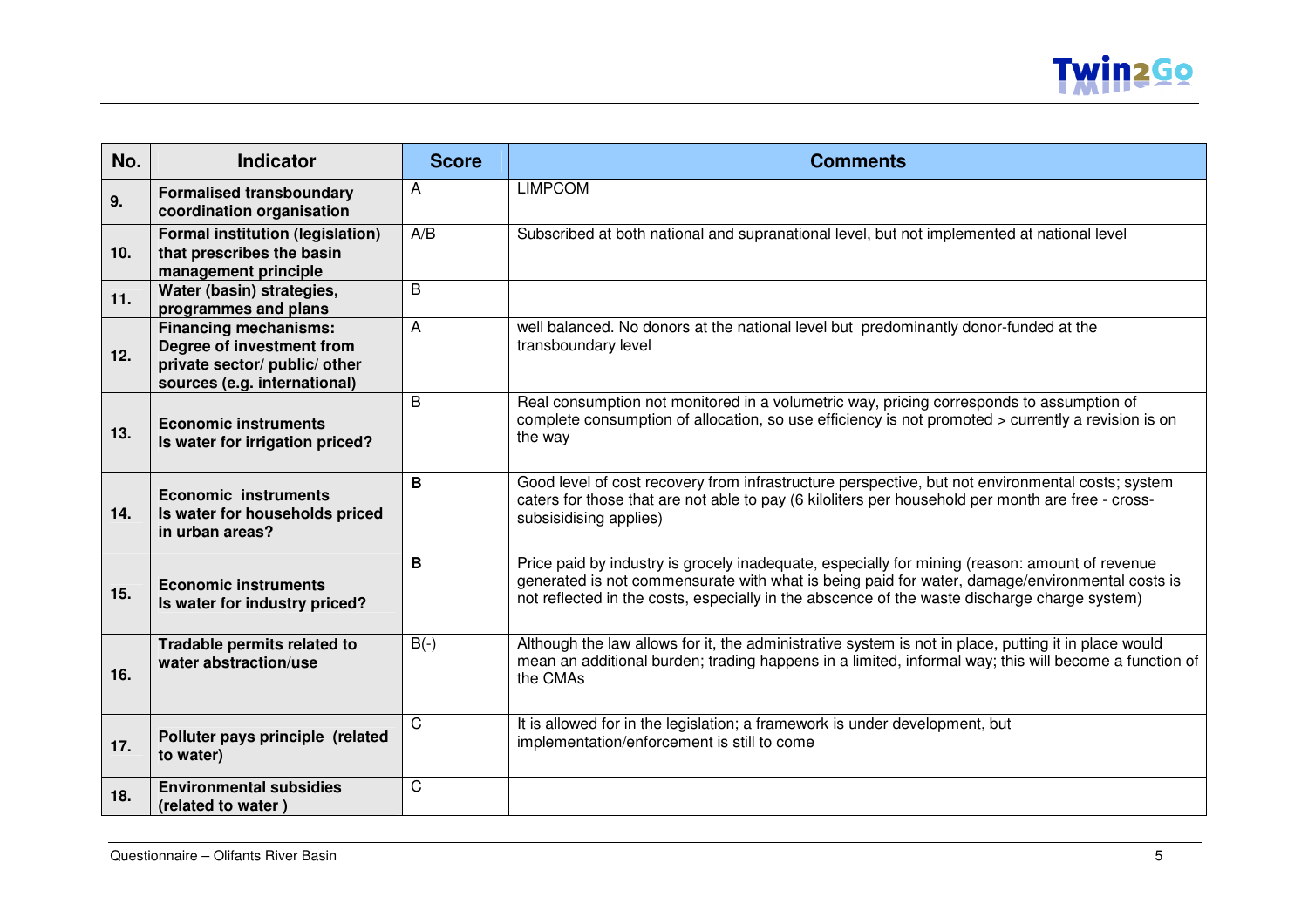

| No.  | <b>Indicator</b>                                                                                   | <b>Score</b>   | <b>Comments</b>                                                                                                                                                                                                           |
|------|----------------------------------------------------------------------------------------------------|----------------|---------------------------------------------------------------------------------------------------------------------------------------------------------------------------------------------------------------------------|
| 19.  | <b>Payment for ecosystem</b><br>services (related to water)                                        | Α              | It has been investigated and provisions are there; now going into the implementation stage                                                                                                                                |
| 20.  | <b>Tradable permits (related to</b><br>water quality, maximum,<br>allowable loads etc.)            | $B(-)$         | Although the law allows for it, the administrative system is not in place, putting it in place would<br>mean an additional burden; trading happens in a limited, informal way; this will become a function of<br>the CMAs |
| 21.  | Environmental tax (related to<br>water)                                                            | A              | Water resource management charge; from all uses incl. Forestry sector; translates into the amount<br>of mitigating the effects of the use; new charge, only started in 2003 (?); among the main sources of<br>\$ for CMAs |
| 22.  | Presence of substituting<br>informal institutions for<br>management of water                       | A              | Exceptions exist, but are not common* additional check; catchment management forums are not<br>considered as subsistuting, they are complementary although informal                                                       |
| 23.  | <b>Presence of complementary</b><br>informal institutions for water<br>management                  | B              |                                                                                                                                                                                                                           |
| 23.a | Case-specific indicator(s)                                                                         |                |                                                                                                                                                                                                                           |
|      | b) Formalisation of IWRM principles & Millennium Development Goals                                 |                |                                                                                                                                                                                                                           |
| 24.  | <b>Formalised IWRM principles</b>                                                                  | A              |                                                                                                                                                                                                                           |
| 25.  | State of implementation of<br><b>IWRM</b> principles                                               | $C(+)$         |                                                                                                                                                                                                                           |
| 26.  | <b>Capacity to implement IWRM</b>                                                                  | C              | Due to decentralisation which requires more human resources- there are no right people with<br>respect to numbers and skills.                                                                                             |
| 27.  | Is universal and non-<br>discriminatory access to safe<br>drinking water and sanitation a<br>goal? | А              | Stated in the national constitution as well as national water policy. www.dwa.gov.za                                                                                                                                      |
| 28.  | Integration of wetlands in IWRM<br>and IRBM*                                                       | $\overline{A}$ |                                                                                                                                                                                                                           |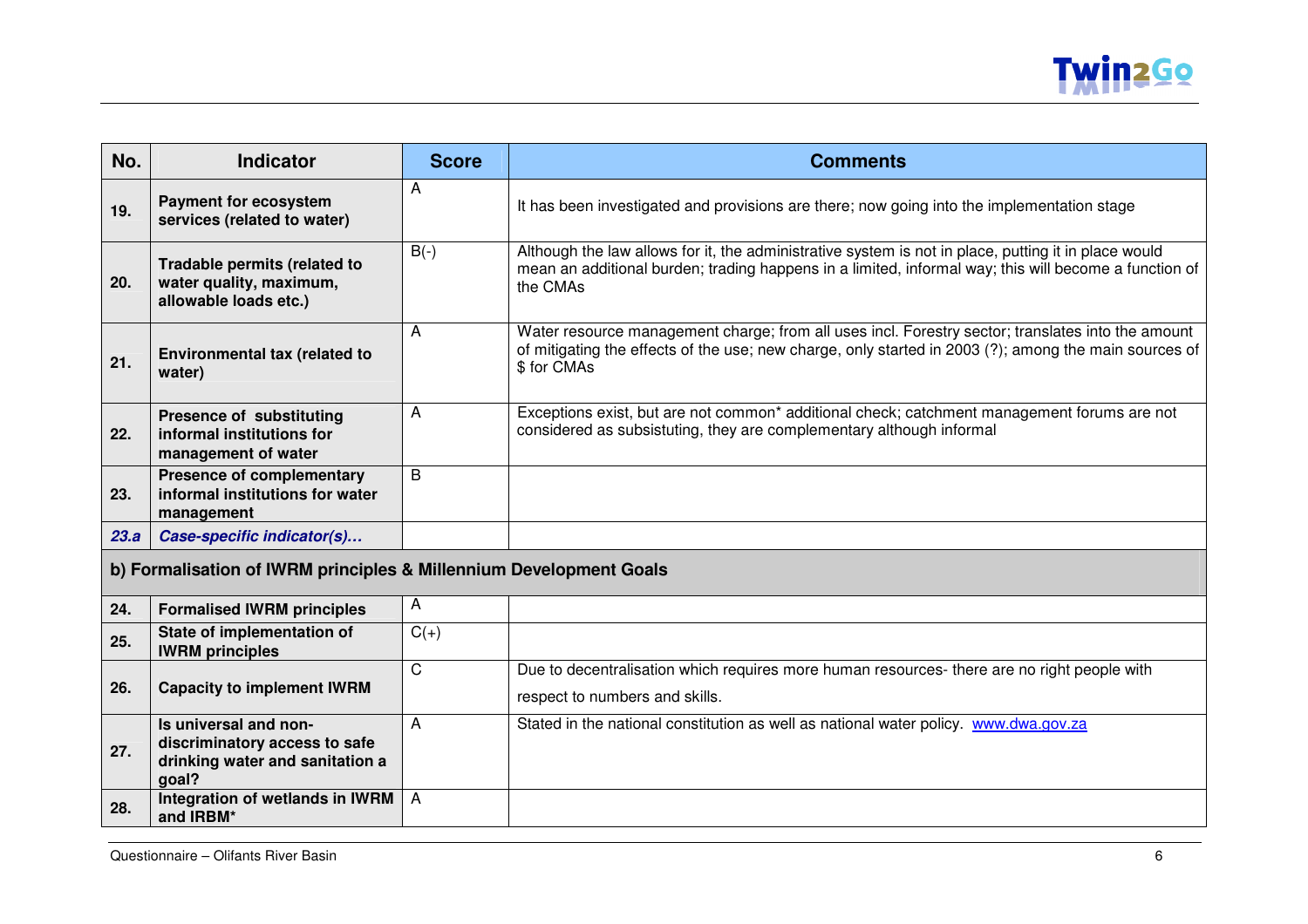

| No.                                                                                                                 | <b>Indicator</b>                                                      | <b>Score</b> | <b>Comments</b>                                                                                                                                                                                                                                                                                                                                    |
|---------------------------------------------------------------------------------------------------------------------|-----------------------------------------------------------------------|--------------|----------------------------------------------------------------------------------------------------------------------------------------------------------------------------------------------------------------------------------------------------------------------------------------------------------------------------------------------------|
| 28.a                                                                                                                | Case-specific indicator(s)                                            |              |                                                                                                                                                                                                                                                                                                                                                    |
|                                                                                                                     | c) Decision making regarding uncertainties                            |              |                                                                                                                                                                                                                                                                                                                                                    |
| 29.                                                                                                                 | <b>General practices for dealing</b><br>with uncertainties            | В            | Water planners often operate on worst case scenarios and use of climate projections has potential<br>to refine their plans. However most of the uncertainties are ignored and only very limited and mostly<br>risk based parameters are used. Data in 2006 suggests that climate projections do not play a<br>significant role in decision making. |
| 30.                                                                                                                 | Dealing with uncertainties:<br><b>Reversible and flexible options</b> | B            | From the policy/planning side it is a target (good review loop), but in practice more difficult; in case<br>of crises response however can be quite quick. So it's somewhere in between. scenarios are used<br>in the context of the National Water Resources Strategy which has - as alluded to under 4 - not<br>been updated yet.                |
| 31.                                                                                                                 | Dealing with uncertainties:<br><b>Safety margins</b>                  | А            |                                                                                                                                                                                                                                                                                                                                                    |
| 32.                                                                                                                 | Are scenarios used for decision<br>making?                            | B            | National scenarios (not water) exist, but do not result in strong concrete action on the ground                                                                                                                                                                                                                                                    |
| 33.                                                                                                                 | <b>Climate risks: Climate</b><br>variability and change               | B            | Current focus on climate variability, slow shift to incorporate climate change                                                                                                                                                                                                                                                                     |
| 33.a                                                                                                                | Case-specific indicator(s)                                            |              |                                                                                                                                                                                                                                                                                                                                                    |
| II) Actor networks with emphasis on the role and interactions of state and non-state actors and power relationships |                                                                       |              |                                                                                                                                                                                                                                                                                                                                                    |
|                                                                                                                     | a) Cooperation and coordination structures                            |              |                                                                                                                                                                                                                                                                                                                                                    |
| 34.                                                                                                                 | <b>Vertical coordination</b><br>(governmental)                        | D            | Coordination between regional and head offices frequently lacking                                                                                                                                                                                                                                                                                  |
| 35.                                                                                                                 | <b>Horizontal coordination</b><br>(governmental)                      | $C(-)$       | Tasks fairly well defined, limited degree of overlap, certain lack of coordination, a policy of<br>cooperative governance exists (is in the constitution).                                                                                                                                                                                         |
| 36.                                                                                                                 | Role of local governments                                             | А            | Strong                                                                                                                                                                                                                                                                                                                                             |
| 36.a                                                                                                                | Case-specific indicator(s)                                            |              |                                                                                                                                                                                                                                                                                                                                                    |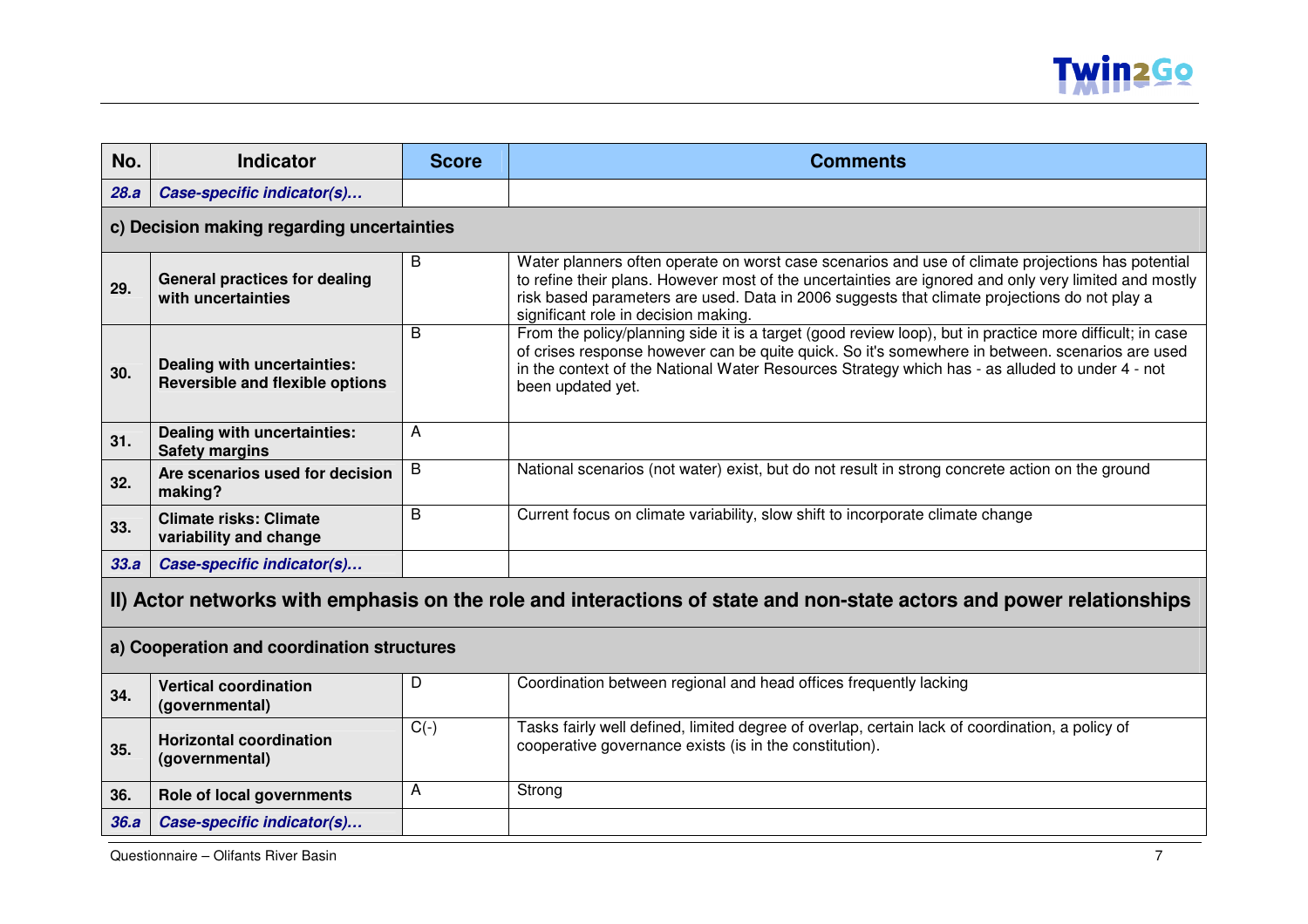

| No.  | <b>Indicator</b>                                                                                                                                   | <b>Score</b> | <b>Comments</b>                                                                                                                                                                                                                                                                                                         |  |
|------|----------------------------------------------------------------------------------------------------------------------------------------------------|--------------|-------------------------------------------------------------------------------------------------------------------------------------------------------------------------------------------------------------------------------------------------------------------------------------------------------------------------|--|
|      | b) Information sharing via formal rules, dependency relationships etc.                                                                             |              |                                                                                                                                                                                                                                                                                                                         |  |
| 37.  | Kinds of knowledge included =><br>Role of experts/ science,<br>local/traditional knowledge                                                         | B            | Mostly the technical information is taken into account excluding much of the traditional knowledge.                                                                                                                                                                                                                     |  |
| 38.  | Access to information $\equiv$<br>about expert knowledge and<br>management plans                                                                   | $A(-)$       | Open to everyone free of cost although access is difficult in some instances, there is no active<br>dissemination of information and in instances where there is np access to the internet then it is also<br>difficlut to obatin this information. E.g www.dwa.gov.za has a lot of information on management<br>plans. |  |
| 38.a | Case-specific indicator(s)                                                                                                                         |              |                                                                                                                                                                                                                                                                                                                         |  |
|      | III) Multi-level interactions across administrative boundaries and vertical integration across levels and horizontal<br>integration across sectors |              |                                                                                                                                                                                                                                                                                                                         |  |
|      | a) Centralisation                                                                                                                                  |              |                                                                                                                                                                                                                                                                                                                         |  |
| 39.  | One level one actor?                                                                                                                               | A            | In terms of water resources DWA is a dominant actor, in the SA setup there are disparities and very<br>strong invested interests                                                                                                                                                                                        |  |
| 40.  | Degree of centralisation                                                                                                                           | B            | The example of the Catchment Management agencies creation and implementation process which<br>has taken too long shows a strong tendency towards centralisation.                                                                                                                                                        |  |
| 41.  | <b>Technical capacity and economies</b><br>of scale                                                                                                | A            | Serious consideration has been given to this; this could explain why there is slow development at<br>lower levels (because of lack of available technical human capacity)                                                                                                                                               |  |
| 42.  | <b>Legal obligations and</b><br>responsibility                                                                                                     | $A(-)$       | Well defined in law, but not well implemented (yet)                                                                                                                                                                                                                                                                     |  |
| 42.a | Case-specific indicator(s)                                                                                                                         |              |                                                                                                                                                                                                                                                                                                                         |  |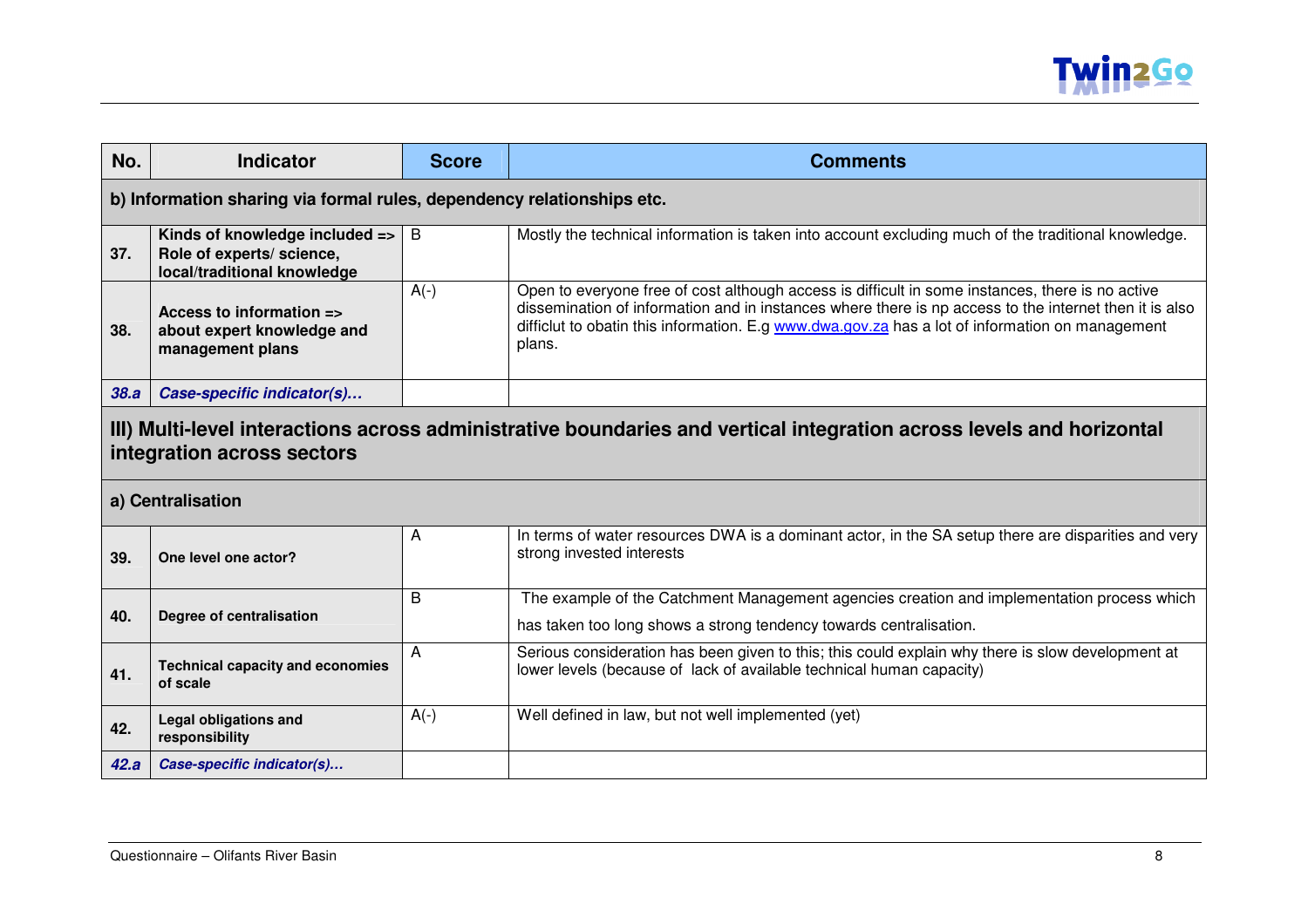

## **B) Context<sup>2</sup>**

| No. | <b>Indicator</b>              | <b>Score</b> | <b>Comments</b>                                                                              |
|-----|-------------------------------|--------------|----------------------------------------------------------------------------------------------|
|     | I) Societal dimension         |              |                                                                                              |
|     |                               | ZA: 43.7%    | Source: United Nations Population Division (2008): World Urbanization Prospects: The 2007    |
|     | Proportion of the population  | LS: 76.7%    | Revision Population Database, http://esa.un.org/unup/                                        |
| 43. | living in rural areas         | NAM: 64.9%   | Values for 2005                                                                              |
|     |                               | RB: 42.7%    |                                                                                              |
|     |                               | ZA: C        | Human Development Index                                                                      |
|     |                               | (0.683)      | Source: UNDP: Human Development Report, online at http://hdr.undp.org/en/statistics/         |
|     | State of societal development | LS: C        | Values for 2007                                                                              |
|     |                               | (0.514)      |                                                                                              |
| 44. |                               | NAM: C       |                                                                                              |
|     |                               | (0.686)      |                                                                                              |
|     |                               | RB: C        |                                                                                              |
|     |                               | (0.694)      |                                                                                              |
|     |                               | ZA: D (57.8) | Gini Index                                                                                   |
|     |                               | LS: D (52.5) | Source: UNDP: Human Development Report 2009,                                                 |
| 45. | Social sustainability (Gini   | NAM: E       | http://hdr.undp.org/en/media/HDR 2009 EN Complete.pdf - Values were calculated based on data |
|     | Index)                        | (74.3)       | by World Bank (2009d)                                                                        |
|     |                               | RB: E (61.0) |                                                                                              |

<sup>&</sup>lt;sup>2</sup> Reference is made to the responses in the Orange River Basin questionnaire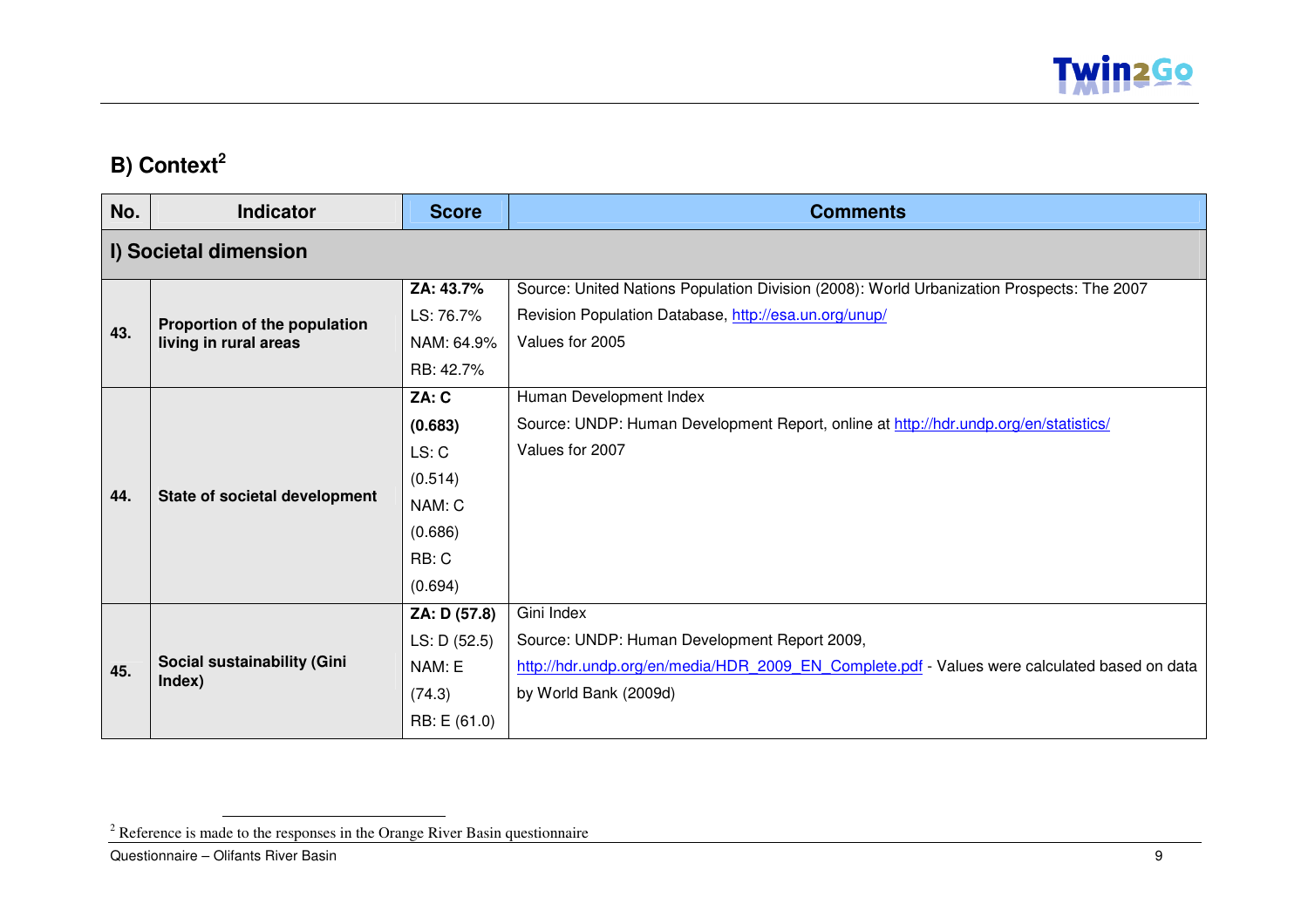

| No. | <b>Indicator</b>                                                        | <b>Score</b>                             | <b>Comments</b>                                                                              |
|-----|-------------------------------------------------------------------------|------------------------------------------|----------------------------------------------------------------------------------------------|
|     |                                                                         | ZA: C (8,477                             | GDP per capita (US-\$, PPP-corrected)                                                        |
|     |                                                                         | \$)                                      | Source: World Bank, http://siteresources.worldbank.org/ICPINT/Resources/icp-final-tables.pdf |
|     |                                                                         | LS: D (1,415)                            | Values for 2005                                                                              |
|     | Economic sustainability (e.g.                                           | $\frac{1}{2}$                            |                                                                                              |
| 46. | GDP)                                                                    | NAM: D                                   |                                                                                              |
|     |                                                                         | $(4,547 \text{ } \text{\textsterling})$  |                                                                                              |
|     |                                                                         | RB: C                                    |                                                                                              |
|     |                                                                         | $(12,057 \text{ } \text{\textsterling})$ |                                                                                              |
|     |                                                                         | ZA: C (4.7)                              | <b>Corruption Perception Index</b>                                                           |
|     | <b>Effectiveness of formal</b><br>institutions                          | LS: D(3.3)                               | Source: Transparency International,                                                          |
| 47. |                                                                         | NAM: C (4.5)                             | http://www.transparency.org/policy research/surveys indices/cpi/2009/cpi 2009 table          |
|     |                                                                         |                                          | Values for 2009                                                                              |
|     |                                                                         | RB: C (5.6)                              |                                                                                              |
|     |                                                                         | ZA: B (A- to                             | Rating by the rating agency "Standards & Poor                                                |
|     |                                                                         | $AA+)$                                   | Source: The Guardian (article from 22.05.2009),                                              |
|     | <b>Trustworthiness of economic</b><br>institutional setting - degree of | LS: n/a                                  | http://www.guardian.co.uk/business/2009/may/22/recession-government-borrowing#zoomed-picture |
| 48. | risk for foreign direct                                                 | NAM: n/a                                 |                                                                                              |
|     | investment                                                              | RB: B (A- to                             |                                                                                              |
|     |                                                                         | $AA+)$                                   |                                                                                              |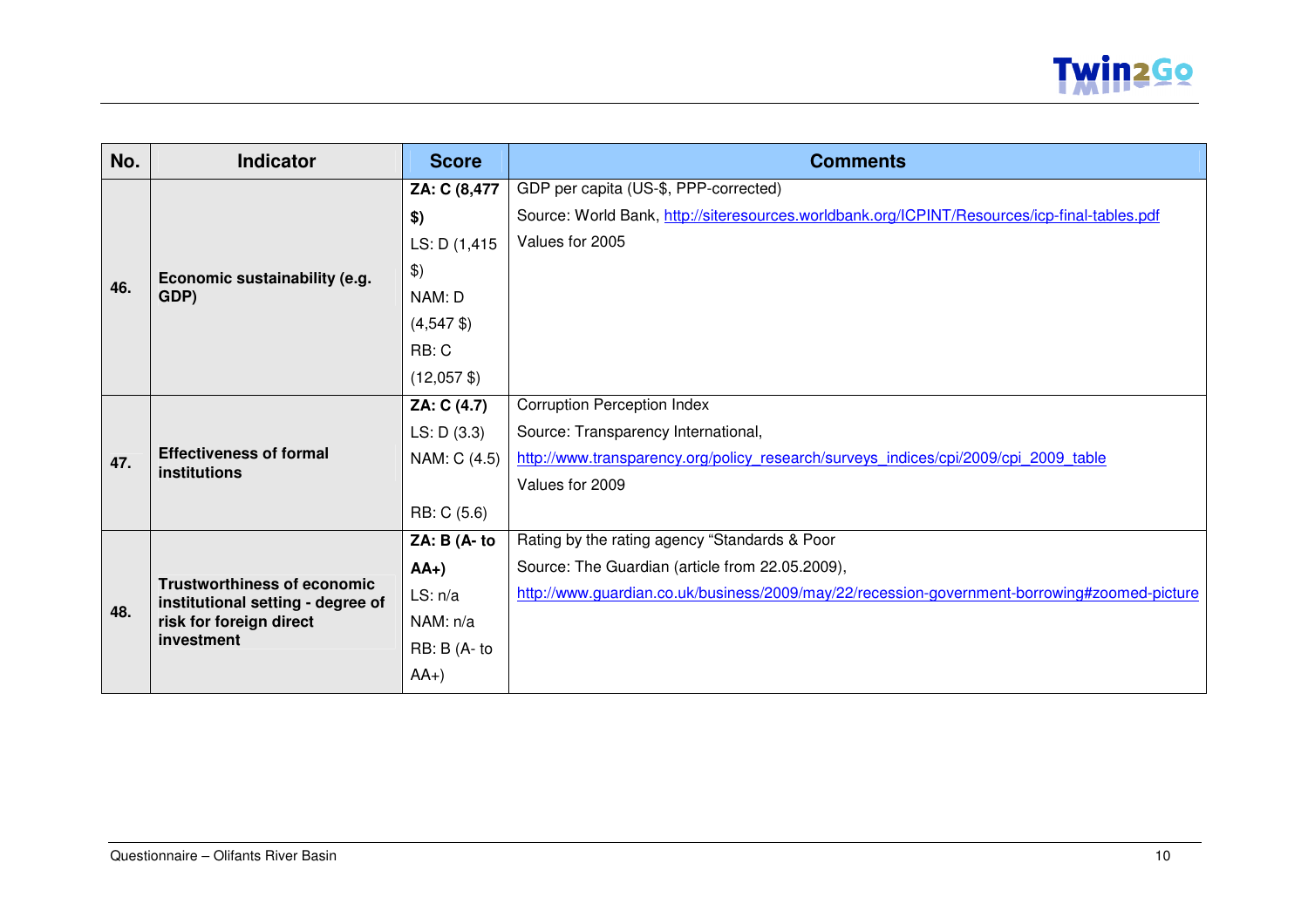

| No.  | <b>Indicator</b>                                                                         | <b>Score</b> | <b>Comments</b>                                                                                                                                                                                                                                                                                                                     |  |
|------|------------------------------------------------------------------------------------------|--------------|-------------------------------------------------------------------------------------------------------------------------------------------------------------------------------------------------------------------------------------------------------------------------------------------------------------------------------------|--|
|      |                                                                                          | ZA: A (8.50) | Press Freedom Index                                                                                                                                                                                                                                                                                                                 |  |
|      |                                                                                          | LS: C        | Source: Reporters without Borders, http://www.rsf.org/en-classement1003-2009.html                                                                                                                                                                                                                                                   |  |
|      | Presence of avenues of dissent                                                           | (27.50)      | Values for 2009                                                                                                                                                                                                                                                                                                                     |  |
| 49.  | - press freedom, freedom of                                                              | NAM: A       |                                                                                                                                                                                                                                                                                                                                     |  |
|      | speech                                                                                   | (9.00)       |                                                                                                                                                                                                                                                                                                                                     |  |
|      |                                                                                          | RB: C        |                                                                                                                                                                                                                                                                                                                                     |  |
|      |                                                                                          | (15.50)      |                                                                                                                                                                                                                                                                                                                                     |  |
| 49.a | Case-specific indicator(s)                                                               |              |                                                                                                                                                                                                                                                                                                                                     |  |
|      | II) Good Governance Principles at the national level – legal basis at the national level |              |                                                                                                                                                                                                                                                                                                                                     |  |
| 50.  | <b>Participatory regarding</b><br>decision making in the water<br>sector                 | $A(-)$       | Laws are in place and numerous guidelines on how to do it but the implementation is not<br>institutionalised. The National Water Resources Strategy was the best consulted document where<br>stakeholders' inputs were dealt with in a transparent way. Other initiatives exist which were also<br>very good. It is not yet a norm. |  |
| 51.  | <b>Transparency regarding water</b><br>allocation                                        | A            | There is a law on Access to Information law. Water Allocation is a highly political issue is still quite<br>centralised. Even regional offices do not allocate water leave alone any other institution.                                                                                                                             |  |
| 52.  | <b>Effectiveness and efficiency</b><br>regarding decision making in<br>the water sector  | $B(-)$       | All regulations, controls and supporting laws are in place. They are just not enforced                                                                                                                                                                                                                                              |  |
| 53.  | <b>Equitable and inclusive</b>                                                           | B            | Equity is not defined only through water pricing and the rights of access. The score is because we<br>have the Pricing strategy and the guaranteed access and very good policies but part<br>implementation on gender equity.                                                                                                       |  |
| 54.  | Predictability - with regard to<br><b>IWRM and climate change</b>                        | B            | Maybe more implicit rather than explicit                                                                                                                                                                                                                                                                                            |  |
| 54.a | Case-specific indicator(s)                                                               |              |                                                                                                                                                                                                                                                                                                                                     |  |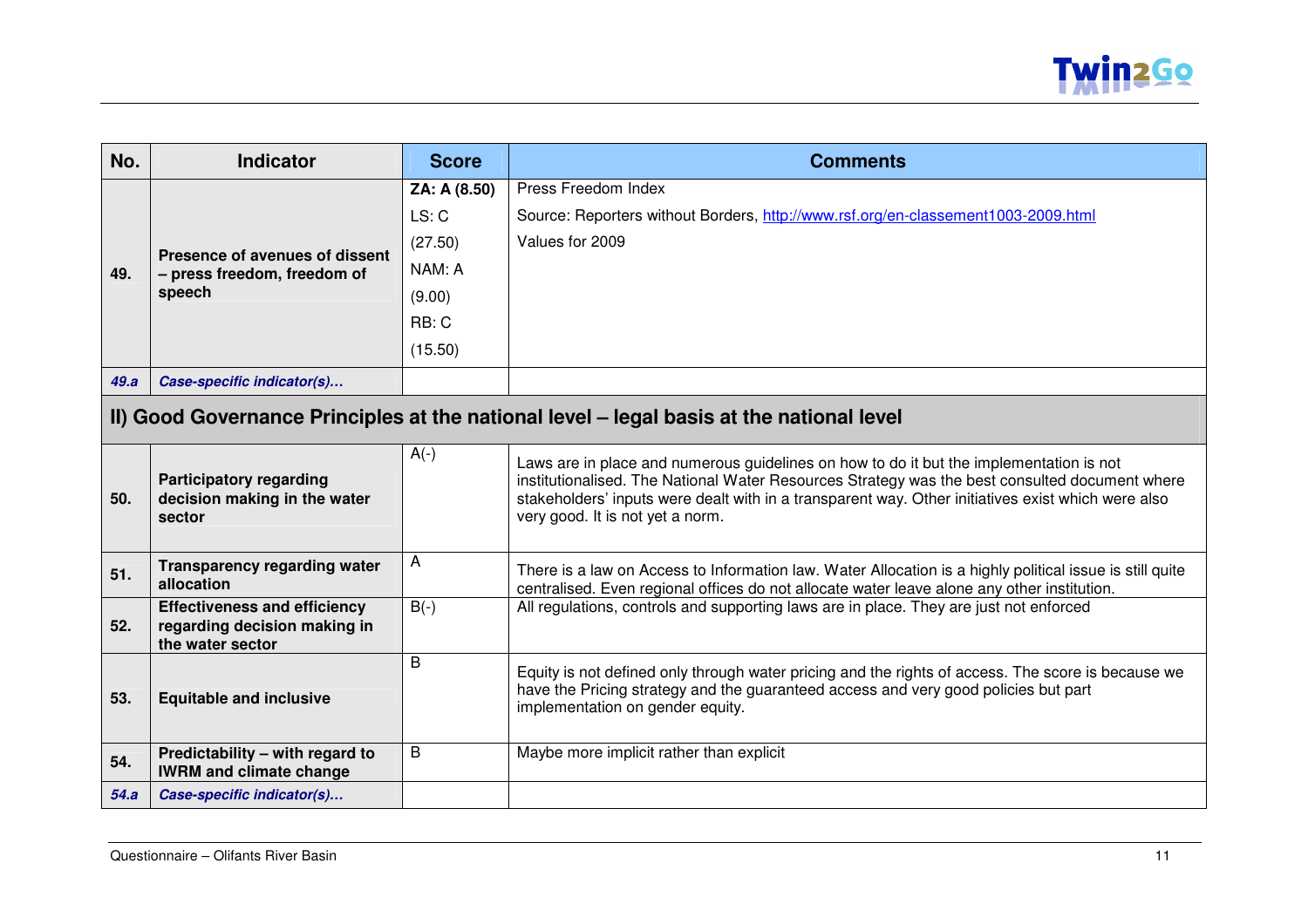

| No. | <b>Indicator</b>                                                 | <b>Score</b>                    | <b>Comments</b>                                                                         |  |  |
|-----|------------------------------------------------------------------|---------------------------------|-----------------------------------------------------------------------------------------|--|--|
|     | III) Environmental dimension                                     |                                 |                                                                                         |  |  |
| 55. | Köppen-Geiger climate<br>classification (river basin)            |                                 |                                                                                         |  |  |
|     |                                                                  | SA, semi-                       | Source: GWSP Digital Water Atlas (2008), GWSP Digital Water Atlas (2008),               |  |  |
|     |                                                                  | arid                            | http://atlas.gwsp.org/index.php?option=com wrapper&Itemid=53                            |  |  |
|     |                                                                  | (upstream)                      | &id desc=98&itemId desc=63&id ds=146&itemId ds=52                                       |  |  |
| 56. | <b>Climate Moisture Index</b>                                    | A, arid (mid-                   | &header=Climate%20Moisture%20Index&site=b1 cmi anWSAG1 0                                |  |  |
|     |                                                                  | &                               | Reported are the dominant values in the Orange-Senqu basin                              |  |  |
|     |                                                                  | downstream)                     |                                                                                         |  |  |
|     |                                                                  | B, moderate                     | Source: GWSP atlas (2008), http://atlas.gwsp.org/index.php?option=com_wrapper&Itemid=53 |  |  |
|     | <b>Climate Moisture Index</b><br><b>Coefficient of Variation</b> | (upstream)                      | &id desc=126&itemId desc=63&id ds=171&itemId ds=52&header=Coefficient%20of%20           |  |  |
| 57. |                                                                  | A, low (mid-                    | Variation%20for%20Climate%20Moisture%20Index&site=b2 cmi annual cv                      |  |  |
|     |                                                                  | &                               | Reported are the dominant values in the Orange-Senqu basin                              |  |  |
|     |                                                                  | downstream)                     |                                                                                         |  |  |
|     |                                                                  | ZA: D (1,110                    | Source: UNESCO, UN World Water Development Report, http://www.greenfacts.org/en/water-  |  |  |
|     |                                                                  | $m^3/yr$ )                      | resources/figtableboxes/3.htm                                                           |  |  |
|     |                                                                  | LS: D (1,680)                   | Values for 2005                                                                         |  |  |
|     | Per Capita Equivalent of                                         | $m^3/yr$ )                      |                                                                                         |  |  |
| 58. | <b>TARWA</b>                                                     | NAM: C                          |                                                                                         |  |  |
|     |                                                                  | $(8,810 \text{ m}^3/\text{yr})$ |                                                                                         |  |  |
|     |                                                                  | RB: C (6,820                    |                                                                                         |  |  |
|     |                                                                  | $m^3/yr$ )                      |                                                                                         |  |  |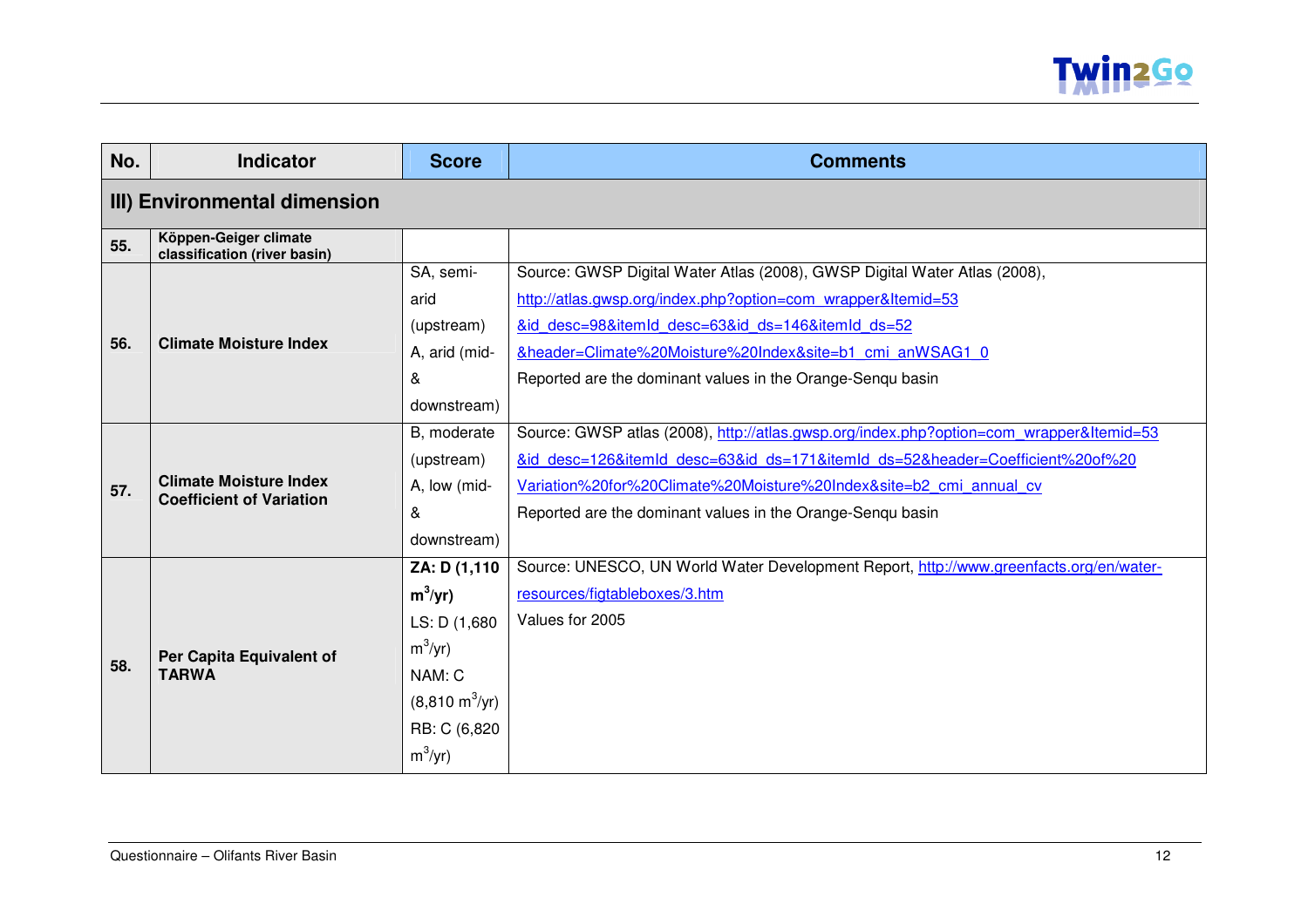

| No. | <b>Indicator</b>                                 | <b>Score</b>              | <b>Comments</b>                                                                                      |
|-----|--------------------------------------------------|---------------------------|------------------------------------------------------------------------------------------------------|
|     | Average water availability at the                | $E(1-5)$                  | Source: University of Kassel, WaterGAP 2.0, http://www.env-                                          |
|     |                                                  | mm/yr)                    | edu.gr/Documents/World%20Water%20in%202025.pdf                                                       |
| 59. | river basin level (1995)                         | $D(5-10)$                 | The source excludes the Kalahari catchment (D, 5-10 mm/yr) from the rest of the Orange-Senqu         |
|     |                                                  | mm/yr)                    | basin $(E, 1-5$ mm/yr)                                                                               |
|     | Annual renewable water supply                    | $C(1,000-$                | Source: World Resources Institute, EarthTrends 2001,                                                 |
| 60. | per person by river basin (1995)                 | 1,700 m <sup>3</sup> /yr) | http://earthtrends.wri.org/pdf library/maps/2-4 m WaterSupply1995.pdf                                |
|     | Projected annual renewable                       | D (500-1,000              | Source: World Resources Institute, EarthTrends 2001, http://earthtrends.wri.org/pdf library/maps/2-  |
| 61. | water supply per person by<br>river basin (2025) | $m^3/yr$ )                | 4 m WaterSupply2025.pdf                                                                              |
|     |                                                  | B, (low,                  | Source: UNESCO, World Water Development Report II, http://wwdrii.sr.unh.edu/download.html            |
|     |                                                  | upstream)                 | Downstream is average value                                                                          |
|     |                                                  | E (very high,             | The illustration (I4) has bad quality. Please check if the judgement is appropriate, especially with |
| 62. | <b>Relative Water Stress Index</b>               | midstream)                | regard to the downstream score.                                                                      |
|     |                                                  | C (medium,                |                                                                                                      |
|     |                                                  | downstream)               |                                                                                                      |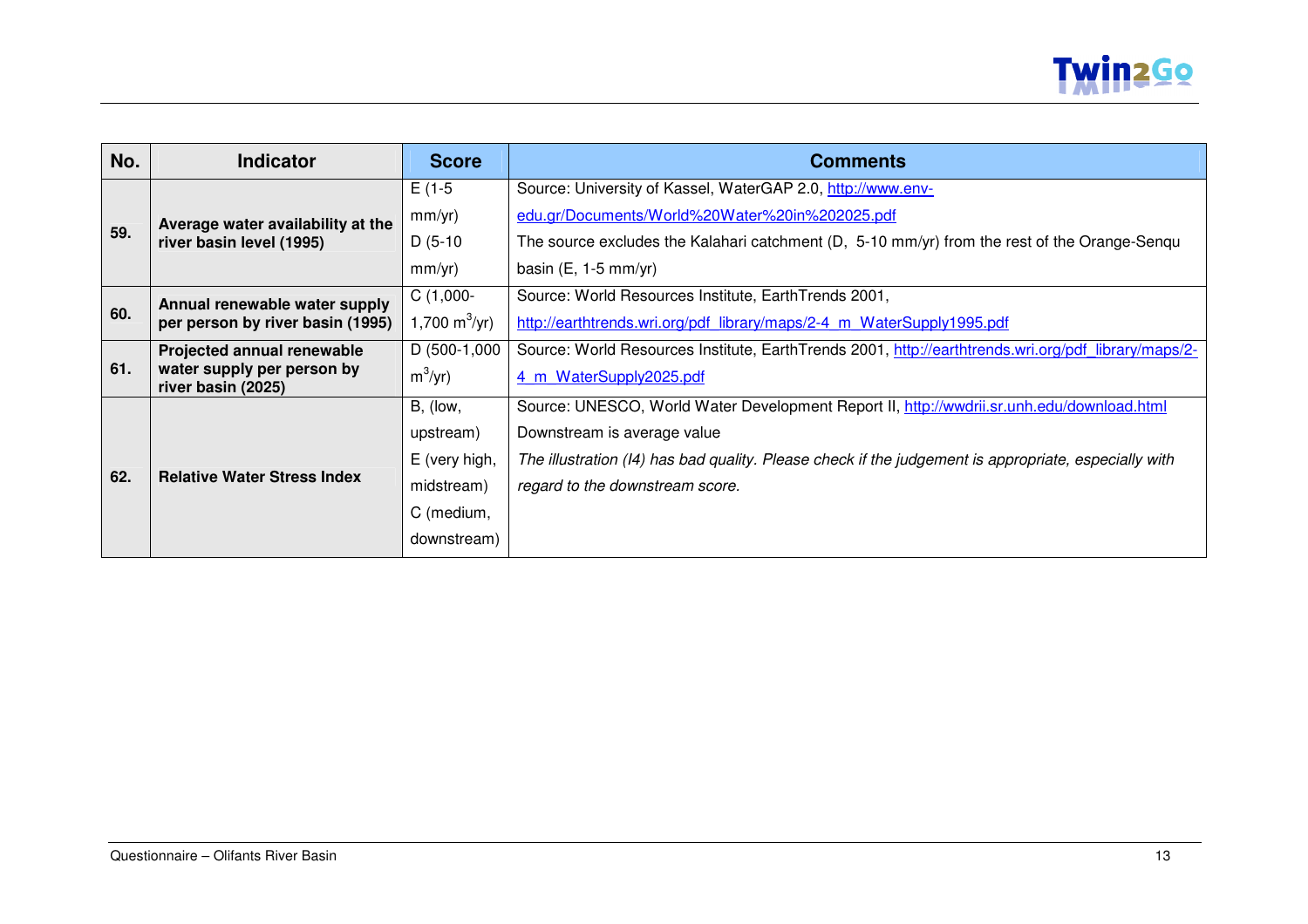

| No. | <b>Indicator</b>                                                               | <b>Score</b>                                                                            | <b>Comments</b>                                                                                                                                                                                                                                                                                                                                                                                                                                                                                                                                                                                                                                                                                                                                                                                                    |
|-----|--------------------------------------------------------------------------------|-----------------------------------------------------------------------------------------|--------------------------------------------------------------------------------------------------------------------------------------------------------------------------------------------------------------------------------------------------------------------------------------------------------------------------------------------------------------------------------------------------------------------------------------------------------------------------------------------------------------------------------------------------------------------------------------------------------------------------------------------------------------------------------------------------------------------------------------------------------------------------------------------------------------------|
|     |                                                                                | ZA: D                                                                                   | Source: Oxford Centre for Water Research (OCWR), 2008-2010,                                                                                                                                                                                                                                                                                                                                                                                                                                                                                                                                                                                                                                                                                                                                                        |
|     |                                                                                | (medium-                                                                                | http://ocwr.ouce.ox.ac.uk/research/wmpg/cvi/                                                                                                                                                                                                                                                                                                                                                                                                                                                                                                                                                                                                                                                                                                                                                                       |
|     |                                                                                | high)                                                                                   |                                                                                                                                                                                                                                                                                                                                                                                                                                                                                                                                                                                                                                                                                                                                                                                                                    |
|     |                                                                                | LS: D                                                                                   |                                                                                                                                                                                                                                                                                                                                                                                                                                                                                                                                                                                                                                                                                                                                                                                                                    |
|     |                                                                                | (medium-                                                                                |                                                                                                                                                                                                                                                                                                                                                                                                                                                                                                                                                                                                                                                                                                                                                                                                                    |
|     |                                                                                | high)                                                                                   |                                                                                                                                                                                                                                                                                                                                                                                                                                                                                                                                                                                                                                                                                                                                                                                                                    |
| 63. | <b>Climate Vulnerability Index</b>                                             | NAM: D                                                                                  |                                                                                                                                                                                                                                                                                                                                                                                                                                                                                                                                                                                                                                                                                                                                                                                                                    |
|     |                                                                                | (medium-                                                                                |                                                                                                                                                                                                                                                                                                                                                                                                                                                                                                                                                                                                                                                                                                                                                                                                                    |
|     |                                                                                | high)                                                                                   |                                                                                                                                                                                                                                                                                                                                                                                                                                                                                                                                                                                                                                                                                                                                                                                                                    |
|     |                                                                                | RB: D                                                                                   |                                                                                                                                                                                                                                                                                                                                                                                                                                                                                                                                                                                                                                                                                                                                                                                                                    |
|     |                                                                                | (medium-                                                                                |                                                                                                                                                                                                                                                                                                                                                                                                                                                                                                                                                                                                                                                                                                                                                                                                                    |
|     |                                                                                | high)                                                                                   |                                                                                                                                                                                                                                                                                                                                                                                                                                                                                                                                                                                                                                                                                                                                                                                                                    |
| 64. | Degree to which water quality<br>status restricts usability of<br>users' types | <b>B</b> (Medium:<br>water quality<br>restrict water<br>uses to a<br>certain<br>extent) | The Upper Olifants has very significant water quality problems associated with mining; and there<br>have also been major algal blooms in Loskop and other dams, and fish and crocodile kills.<br>However, water quality does not restrict use in most of the basin. (this might explain the conflicting<br>answers you have on water quality)                                                                                                                                                                                                                                                                                                                                                                                                                                                                      |
| 65. | <b>Extent of flow and channel</b><br>modification                              | C (Heavily<br>modified)                                                                 | There are 37 major dams (i.e., reservoir capacity greater than 2 Mm <sup>3</sup> ) and approximately 300 minor<br>dams (i.e., reservoir capacity 0.1 to 2 Mm <sup>3</sup> ). In addition, it is estimated that there are between 3,000<br>and 4,000 small dams (i.e., reservoir capacity less than 0.1 $\text{Mm}^3$ ), most of which were constructed<br>for livestock watering and irrigation. Currently, the cumulative storage of dams in the catchment is<br>estimated to be approximately 1,480 Mm <sup>3</sup> (i.e., 73% of the mean annual runoff - From McCartney,<br>M. P.; Arranz, R. 2007. Evaluation of historic, current and future water demand in the Olifants River<br>Catchment, South Africa. Colombo, Sri Lanka: International Water Management Institute. 48p.<br>(IWMI Research Report 118) |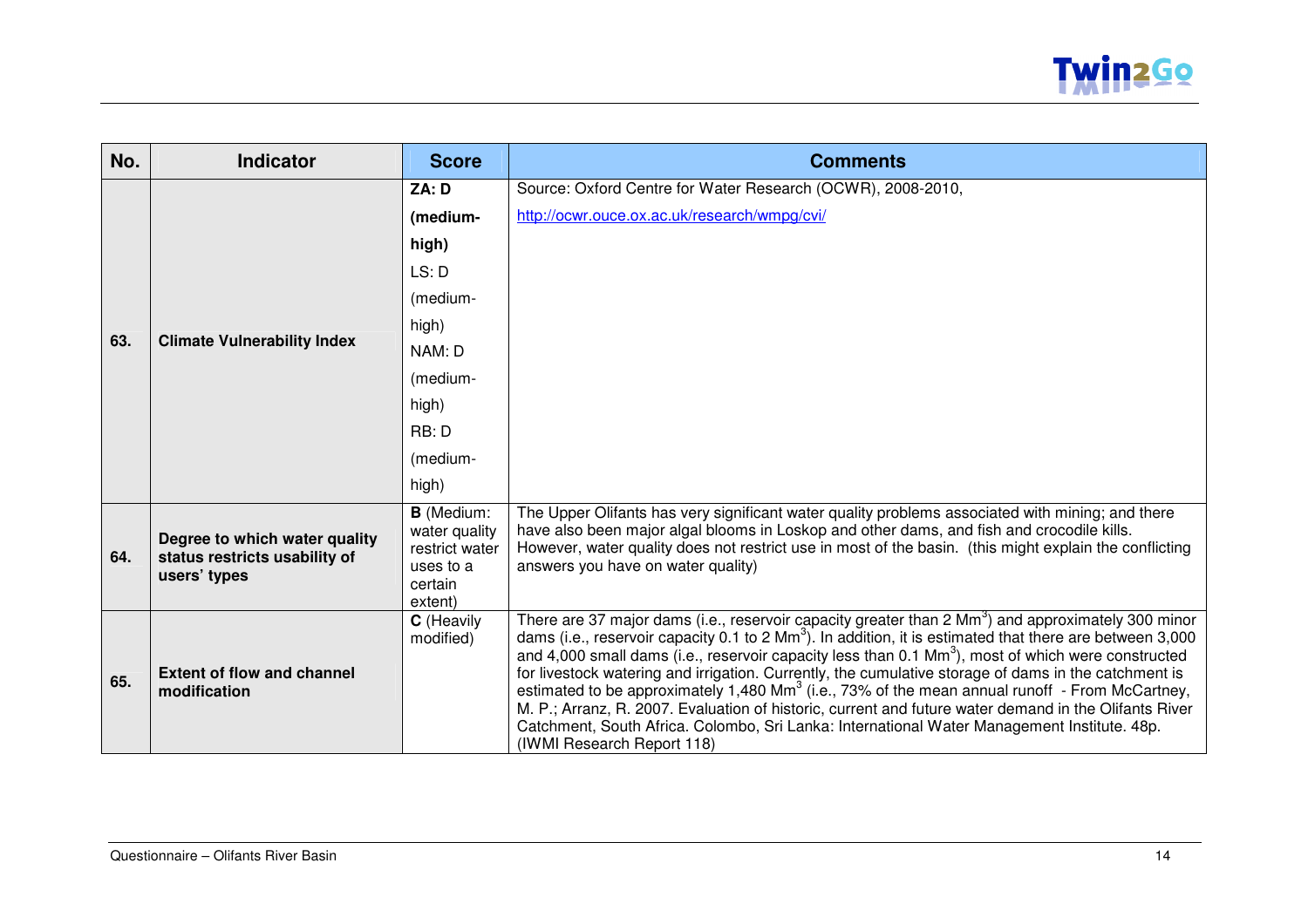

| No.  | <b>Indicator</b>                                                                                    | <b>Score</b>                                                                            | <b>Comments</b>                                                                                                                                                                                                                                                                                                          |
|------|-----------------------------------------------------------------------------------------------------|-----------------------------------------------------------------------------------------|--------------------------------------------------------------------------------------------------------------------------------------------------------------------------------------------------------------------------------------------------------------------------------------------------------------------------|
| 66.  | Impact of land-use changes on<br>hydrological processes                                             | C (Heavily<br>modified with<br>clear<br>negative<br>impact on<br>ecosystem<br>services) | The basin's water resources are overallocated, and deficits occur in most years (RR118, above).<br>Present ecological status of the rivers has been assessed as part of the Comprehensive Reserve<br>Determination, and much of the basin is classed as C to E on a scale from A to F (I have maps if<br>you need them). |
| 67.  | Uncertainty associated to<br>climate change predictions<br>regarding precipitation for the<br>basin | $D(0.2-0.4)$                                                                            | Source: Illustration from MAGICC-SCENGEN tool at the end of the guidance document                                                                                                                                                                                                                                        |
| 67.a | Case-specific indicator(s)                                                                          |                                                                                         |                                                                                                                                                                                                                                                                                                                          |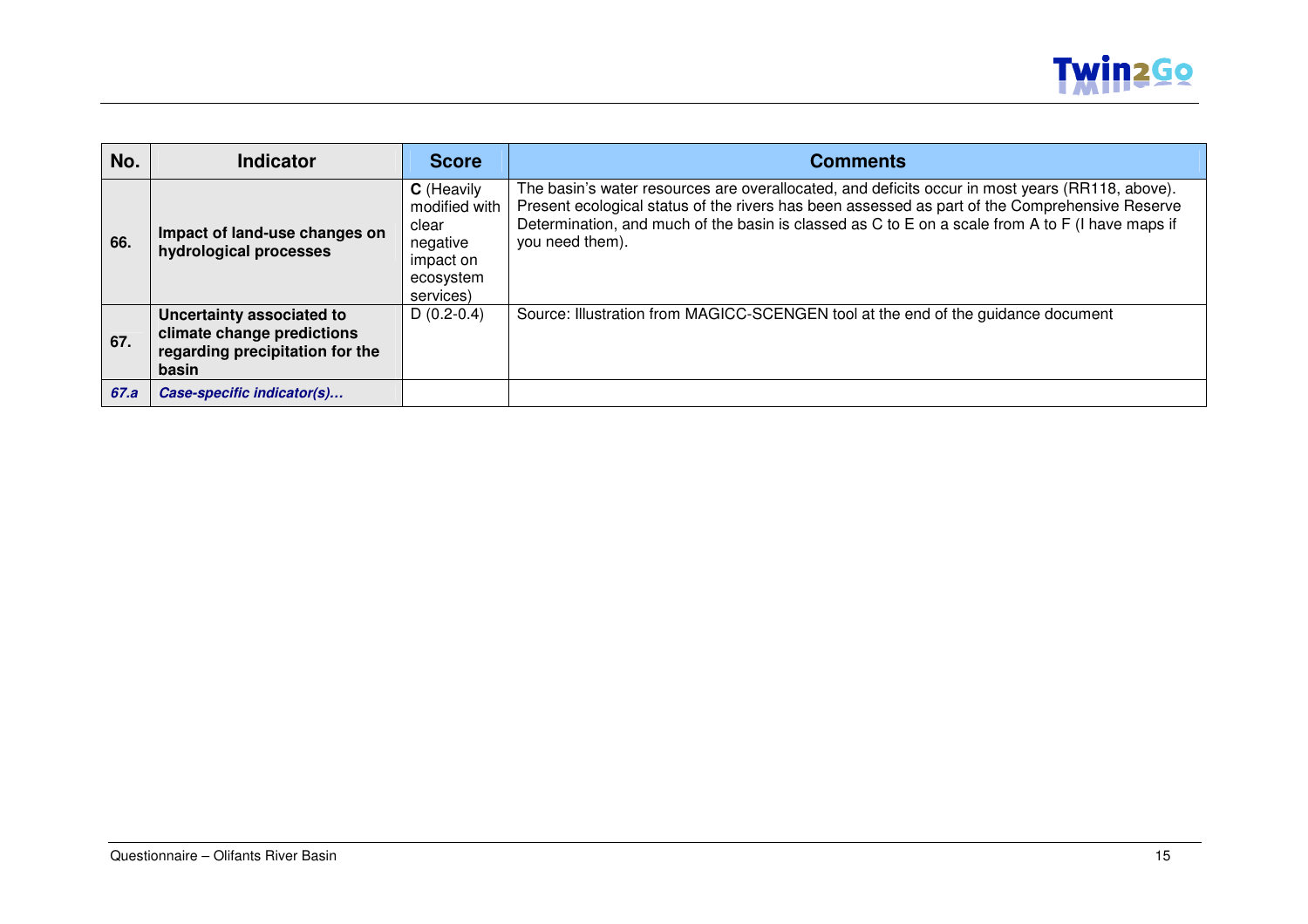

## **C) Performance<sup>3</sup>**

| No. | <b>Indicator</b>                                             | <b>Score</b> | <b>Comments</b>                                                                          |  |  |  |
|-----|--------------------------------------------------------------|--------------|------------------------------------------------------------------------------------------|--|--|--|
|     | I) Progress towards stated Goals                             |              |                                                                                          |  |  |  |
|     |                                                              | ZA: A        | Source: WHO & UNICEF (2008), Progress on Drinking Water and Sanitation: Special Focus on |  |  |  |
|     | <b>Progress towards sustainable</b>                          | LS: B        | Sanitation, http://www.wssinfo.org/en/40 MDG2008.html                                    |  |  |  |
| 68. | access to safe drinking water<br>(MDG drinking water target) | NAM: A       | Values for 2006                                                                          |  |  |  |
|     |                                                              | RB: A        |                                                                                          |  |  |  |
|     |                                                              | ZA: B (93%)  | Source: UN statistics of MDG progress, http://mdgs.un.org/unsd/mdg/Data.aspx             |  |  |  |
|     |                                                              | LS: C (78%)  | Values for 2006                                                                          |  |  |  |
| 69. | Proportion of population with<br>access to improved drinking | NAM: B       |                                                                                          |  |  |  |
|     | water                                                        | (93%)        |                                                                                          |  |  |  |
|     |                                                              | RB: B (96%)  |                                                                                          |  |  |  |
|     |                                                              | ZA: C (82%)  | Source: UN statistics of MDG progress, http://mdgs.un.org/unsd/mdg/Data.aspx             |  |  |  |
|     |                                                              | LS: D (74%)  | Values for 2006                                                                          |  |  |  |
| 70. | Proportion of rural population<br>with access to improved    | NAM: C       |                                                                                          |  |  |  |
|     | drinking water                                               | (90%)        |                                                                                          |  |  |  |
|     |                                                              | RB: C (90%)  |                                                                                          |  |  |  |
|     |                                                              | ZA: C        | Source: WHO & UNICEF (2008), Progress on Drinking Water and Sanitation: Special Focus on |  |  |  |
|     | Progress towards sustainable                                 | LS: C        | Sanitation, http://www.wssinfo.org/en/40 MDG2008.html                                    |  |  |  |
| 71. | access to basic sanitation                                   | NAM: C       | Values for 2006                                                                          |  |  |  |
|     | (MDG sanitation target)                                      | RB: C        |                                                                                          |  |  |  |

<sup>&</sup>lt;sup>3</sup> Reference is made to the responses in the Orange River Basin questionnaire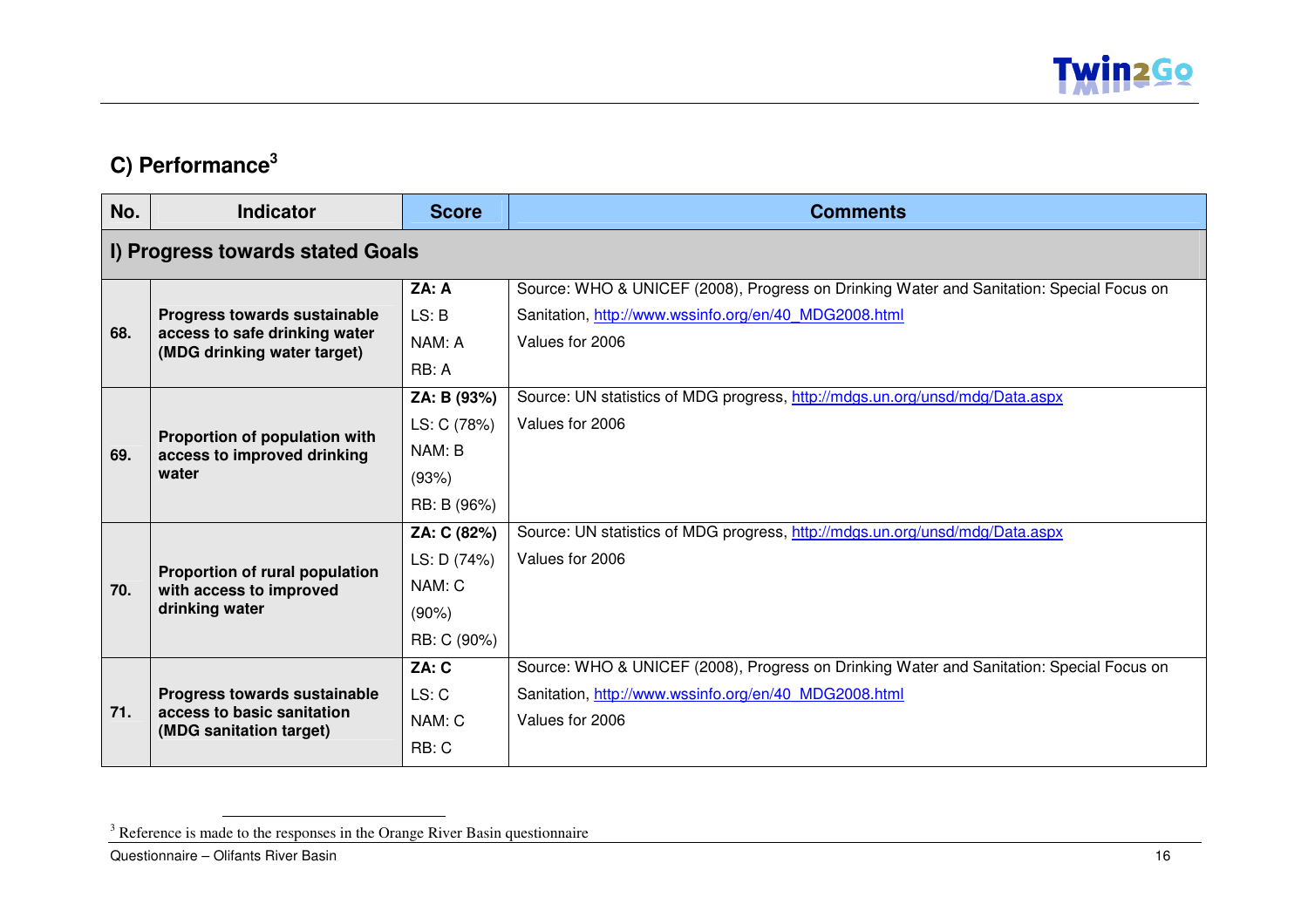

| No.                                                                    | <b>Indicator</b>                                                                        | <b>Score</b> | <b>Comments</b>                                                              |  |
|------------------------------------------------------------------------|-----------------------------------------------------------------------------------------|--------------|------------------------------------------------------------------------------|--|
|                                                                        |                                                                                         | ZA: D (59%)  | Source: UN statistics of MDG progress, http://mdgs.un.org/unsd/mdg/Data.aspx |  |
|                                                                        | Proportion of population with                                                           | LS: E (36%)  | Values for 2006                                                              |  |
| 72.                                                                    | access to improved sanitation                                                           | NAM: E       |                                                                              |  |
|                                                                        | facilities                                                                              | (35%)        |                                                                              |  |
|                                                                        |                                                                                         | RB: E (47%)  |                                                                              |  |
|                                                                        |                                                                                         | ZA: E (49%)  | Source: UN statistics of MDG progress, http://mdgs.un.org/unsd/mdg/Data.aspx |  |
|                                                                        | Proportion of rural population                                                          | LS: E (34%)  | Values for 2006                                                              |  |
| 73.                                                                    | with access to improved                                                                 | NAM: E       |                                                                              |  |
|                                                                        | sanitation facilities                                                                   | (18%)        |                                                                              |  |
|                                                                        |                                                                                         | RB: E (30%)  |                                                                              |  |
| 73.a                                                                   | Case-specific indicator(s)                                                              |              |                                                                              |  |
| II) Good governance principles as indicators for the process dimension |                                                                                         |              |                                                                              |  |
| 74.                                                                    | Participatory regarding decision<br>making in the water sector                          | $B(-)$       | At least in the water sector.                                                |  |
| 75.                                                                    | <b>Transparency regarding water</b><br>allocation                                       | B            |                                                                              |  |
| 76.                                                                    | <b>Effectiveness and efficiency</b><br>regarding decision making in<br>the water sector | $\mathsf C$  |                                                                              |  |
| 77.                                                                    | <b>Equitable and inclusive</b>                                                          | B            | considerable progress has been made                                          |  |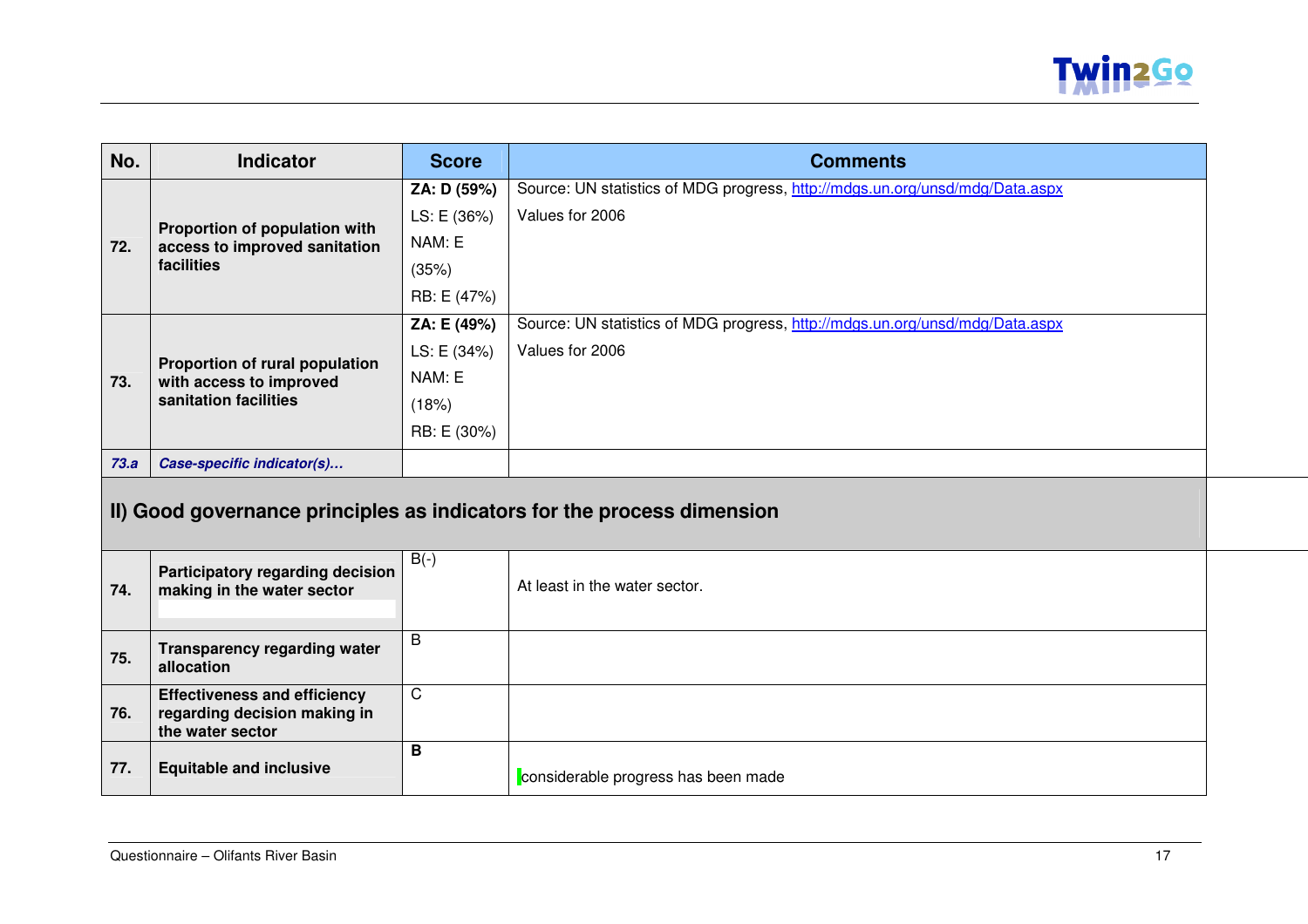

| No.                                   | <b>Indicator</b>                                                  | <b>Score</b> | <b>Comments</b>                                                                                                                                                                                                                                                                 |  |
|---------------------------------------|-------------------------------------------------------------------|--------------|---------------------------------------------------------------------------------------------------------------------------------------------------------------------------------------------------------------------------------------------------------------------------------|--|
| 78.                                   | Predictability – with regard to<br><b>IWRM and climate change</b> | B            | The Legislation that informs water governance is anchored on IWRM principles, but degree to<br>which effect is given to governance due to poor coordination is a challenge. Climate change is<br>taken note of but still needs to be mainstreamed into planning and management. |  |
| 78.a                                  | Case-specific indicator(s)                                        |              |                                                                                                                                                                                                                                                                                 |  |
|                                       | III) Stakeholder participation                                    |              |                                                                                                                                                                                                                                                                                 |  |
| 79.                                   | Deliberative engagement<br>opportunities                          | $B+$         | Discussions are common, not necessarily leading to changing decisions in a direct predictable way                                                                                                                                                                               |  |
| 80.                                   | Inclusiveness of stakeholder<br>participation                     | B            | Few vested interests and majority who are not aware of the processes in the water sector. The<br>introduction of Catchment Management Agencies should improve this situation.                                                                                                   |  |
| 80.a                                  | Case-specific indicator(s)                                        |              |                                                                                                                                                                                                                                                                                 |  |
| <u>IV) Response to climate change</u> |                                                                   |              |                                                                                                                                                                                                                                                                                 |  |

#### **IV) Response to climate change**

| 81. | <b>Strategy for adaptation to</b><br>climate change in the water<br>sector                                                           | $B(-)$ | draft strategy is there ("zero version"), but not approved yet; the water-specific one is still in<br>development         |
|-----|--------------------------------------------------------------------------------------------------------------------------------------|--------|---------------------------------------------------------------------------------------------------------------------------|
| 82. | <b>Availability of specific</b><br>knowledge enabling adaptation                                                                     | $B(-)$ | It was done nationally, for each basin in the country (all quaternally and quenerie) Although it is not<br>clear to some. |
| 83. | Awareness of water managers<br>regarding adaptation to climate<br>change                                                             | B      | There has been fair degree of awareness raising lately among water managers                                               |
| 84. | <b>Coordinated implementation</b><br>process regarding adaptation to<br>climate change: Program / Plan<br>of activities and measures | С      | The draft water related climate change response strategy is in place but needs to be finalized and<br>then implemented    |
| 85. | <b>Operational activities</b><br>(measures)                                                                                          | C      |                                                                                                                           |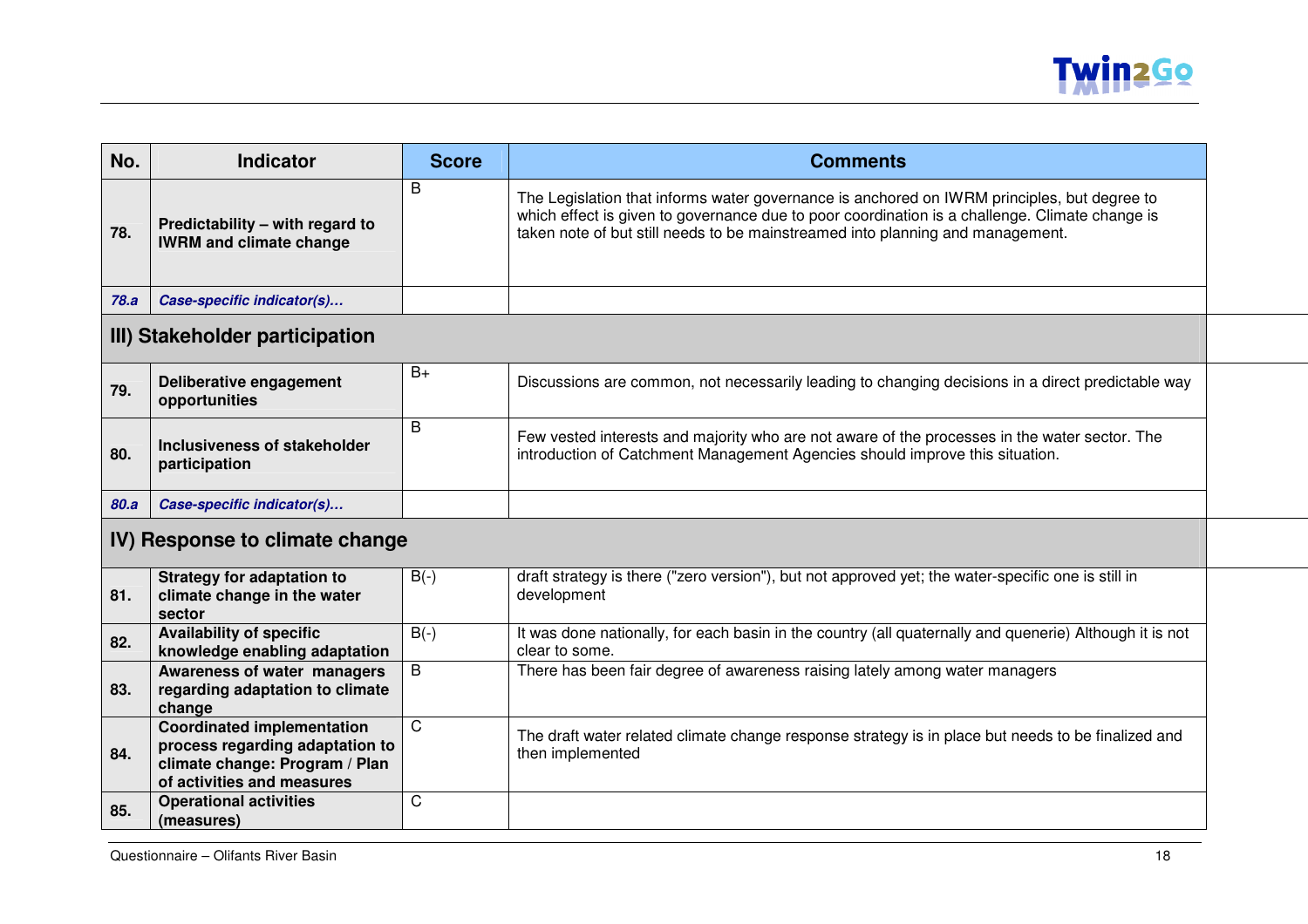

| No.  | <b>Indicator</b>                                               | <b>Score</b> | <b>Comments</b>                                                                                                                                                               |
|------|----------------------------------------------------------------|--------------|-------------------------------------------------------------------------------------------------------------------------------------------------------------------------------|
| 86.  | Ways to deal with climate<br>variability (floods and droughts) | $\mathsf{H}$ | Implementation of both flood and drought management is very good. The National Disaster<br>Management Centre and Hydrology section at the Dept of Water Affairs ensures this. |
| 86.a | Case-specific indicator(s)                                     |              |                                                                                                                                                                               |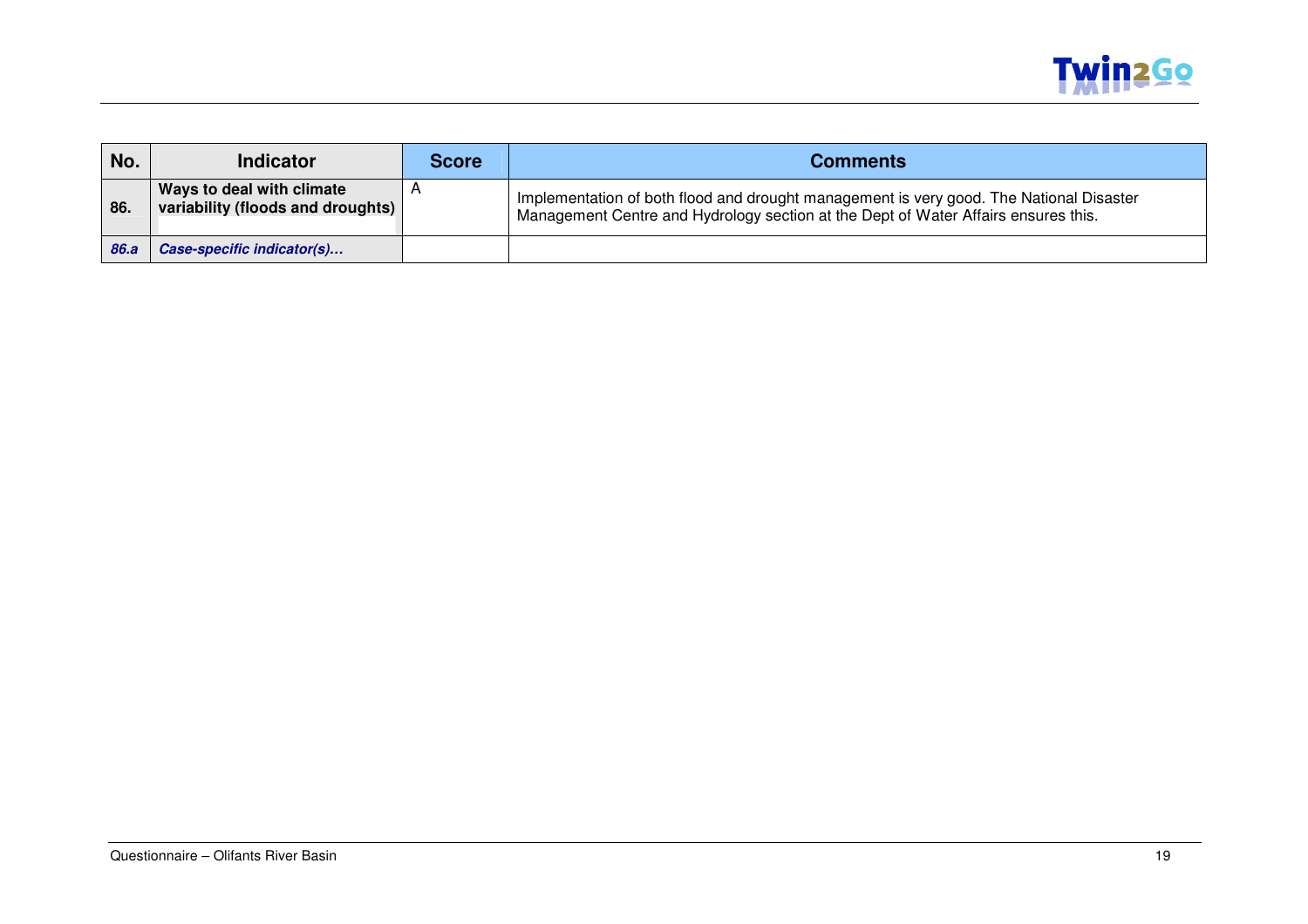

### **Addendum - Context**

| No.        | <b>Indicator</b>         | <b>Score</b>           | <b>Comments</b>                                                                                                                                                                                                                                                                                                                                                                                                                                                                                                                                                                                                                                                                                                                                                                                                                        |  |  |  |
|------------|--------------------------|------------------------|----------------------------------------------------------------------------------------------------------------------------------------------------------------------------------------------------------------------------------------------------------------------------------------------------------------------------------------------------------------------------------------------------------------------------------------------------------------------------------------------------------------------------------------------------------------------------------------------------------------------------------------------------------------------------------------------------------------------------------------------------------------------------------------------------------------------------------------|--|--|--|
|            | I) Basin Characteristics |                        |                                                                                                                                                                                                                                                                                                                                                                                                                                                                                                                                                                                                                                                                                                                                                                                                                                        |  |  |  |
| <b>67a</b> | <b>Sub-Basin Size</b>    | 54 570 km <sup>2</sup> | The source of this data is the State of the Rivers Report prepared within the frame of the South African River<br>Health programme:<br>http://www.csir.co.za/rhp/state_of_rivers/state_of_crocsabieolif_01/olif_eco.html<br>This basin area corresponds to the South-African Olifants River Basin:<br>Main rivers of the Olifants River Basin<br>A<br>100 Kilometers<br>(source of the figure:<br>www.iwmi.cgiar.org/Assessment/files_new/research_projects/River_Basin_Development_and_Management/MainRivers_Olifant.pdf)<br>This sub-basin doesn't include the following areas:<br>Those areas of the basin that can be found in Mozambique<br>The sub-basins of those tributaries that springs from S-Africa but flows into the Olifants in Mozambique<br>or at the border of S-Africa and Mozambique (Letaha and Singuedzi rivers) |  |  |  |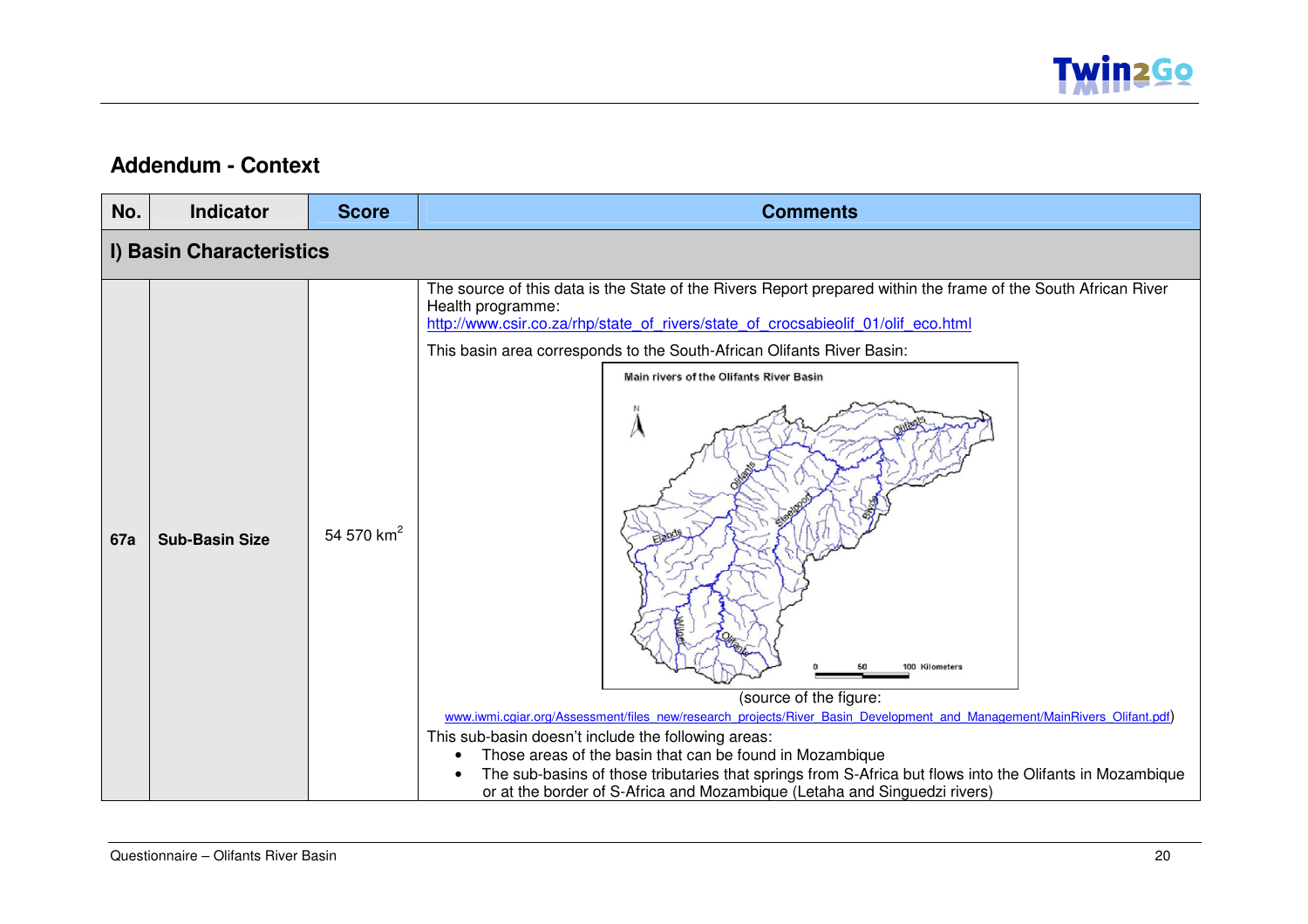

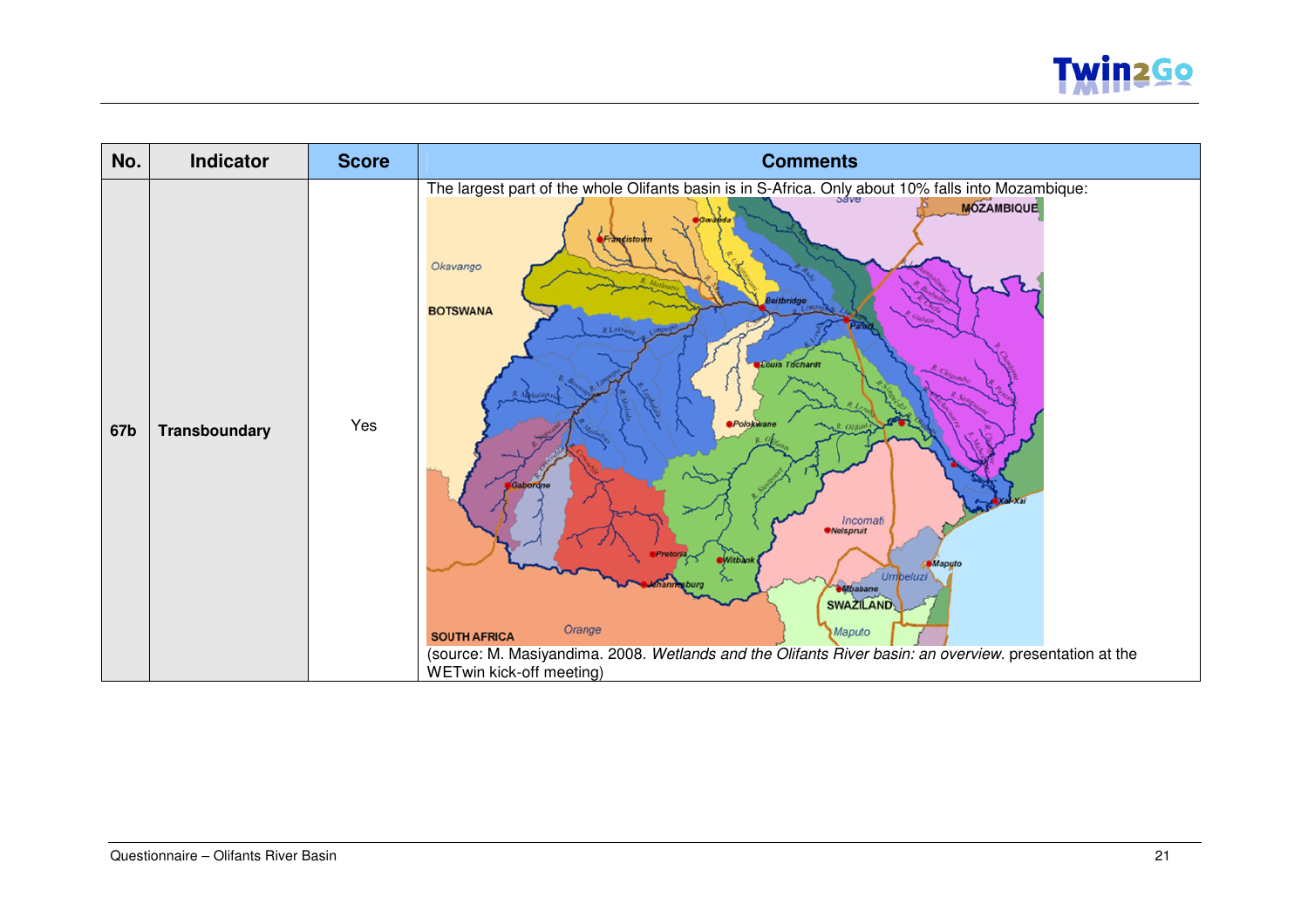

### **Addendum - Performance**

| No. | <b>Indicator</b>                                    | <b>Score</b> | <b>Comments</b>                                                                                                                                                                                                                                                                                                                                                                                                                                                                                                                                                                                                                                                                                                                                                                                                                                                                                                                                                                                                                         |  |  |  |
|-----|-----------------------------------------------------|--------------|-----------------------------------------------------------------------------------------------------------------------------------------------------------------------------------------------------------------------------------------------------------------------------------------------------------------------------------------------------------------------------------------------------------------------------------------------------------------------------------------------------------------------------------------------------------------------------------------------------------------------------------------------------------------------------------------------------------------------------------------------------------------------------------------------------------------------------------------------------------------------------------------------------------------------------------------------------------------------------------------------------------------------------------------|--|--|--|
|     | I) Environmental sustainability                     |              |                                                                                                                                                                                                                                                                                                                                                                                                                                                                                                                                                                                                                                                                                                                                                                                                                                                                                                                                                                                                                                         |  |  |  |
|     | a) State of the water resources and the environment |              |                                                                                                                                                                                                                                                                                                                                                                                                                                                                                                                                                                                                                                                                                                                                                                                                                                                                                                                                                                                                                                         |  |  |  |
| 87  | <b>Aquatic biodiversity</b>                         | A            | Olifants River fish assemblages are dominated by fish of the Zambezian and endemic South-African fauna. They can be<br>considered as 'original native fish species still present in basin'. The species diversity is quite high: the number of<br>abundant fish species is 29, all of which are native. Non-native species, such as the mosquitofish, smallmouth and<br>largemouth bass, carp, and rainbow trout, are very rare in the Olifants catchment.<br>Source of info:<br>B. Rashleigh, D. Hardwick, D. Roux (2009): Fish assemblage patterns as a tool to aid conservation in the Olifants River<br>catchment (East), South Africa, http://www.watercentre.org/resources/publications/journal-<br>articles/Rashleigh%20et%20al 2009 %20Fish%20assemblage%20and%20conservation%20in%20Olifants%20River.pdf                                                                                                                                                                                                                       |  |  |  |
| 88  | <b>Invasive exotic</b><br>species                   | D            | "The Olifants Catchment experiences extreme demand for natural resources, and associated land modification and<br>pollution. Thus river ecosystems in this area are generally in a fair to poor condition. Exceptions are the Tongwane,<br>upper Mohlapitse, and most of the Blyde Rivers, where a natural state prevails, and the lower reaches of the Olifants<br>River, which is protected by conservation activities. In the upper parts of the catchment mining-related disturbances are<br>the main causes of impairment of river health. There is also an extensive invasion by alien vegetation, and to a<br>lesser extent alien fauna. Alien plants such as wattles and seringa (Melia azedarach) occur within the riparian<br>zone, competing with indigenous vegetation and reducing available water in the riparian zone."<br>Source: State of the Rivers Report prepared within the frame of the South African River Health programme:<br>http://www.csir.co.za/rhp/state_of_rivers/state_of_crocsabieolif_01/summary.html |  |  |  |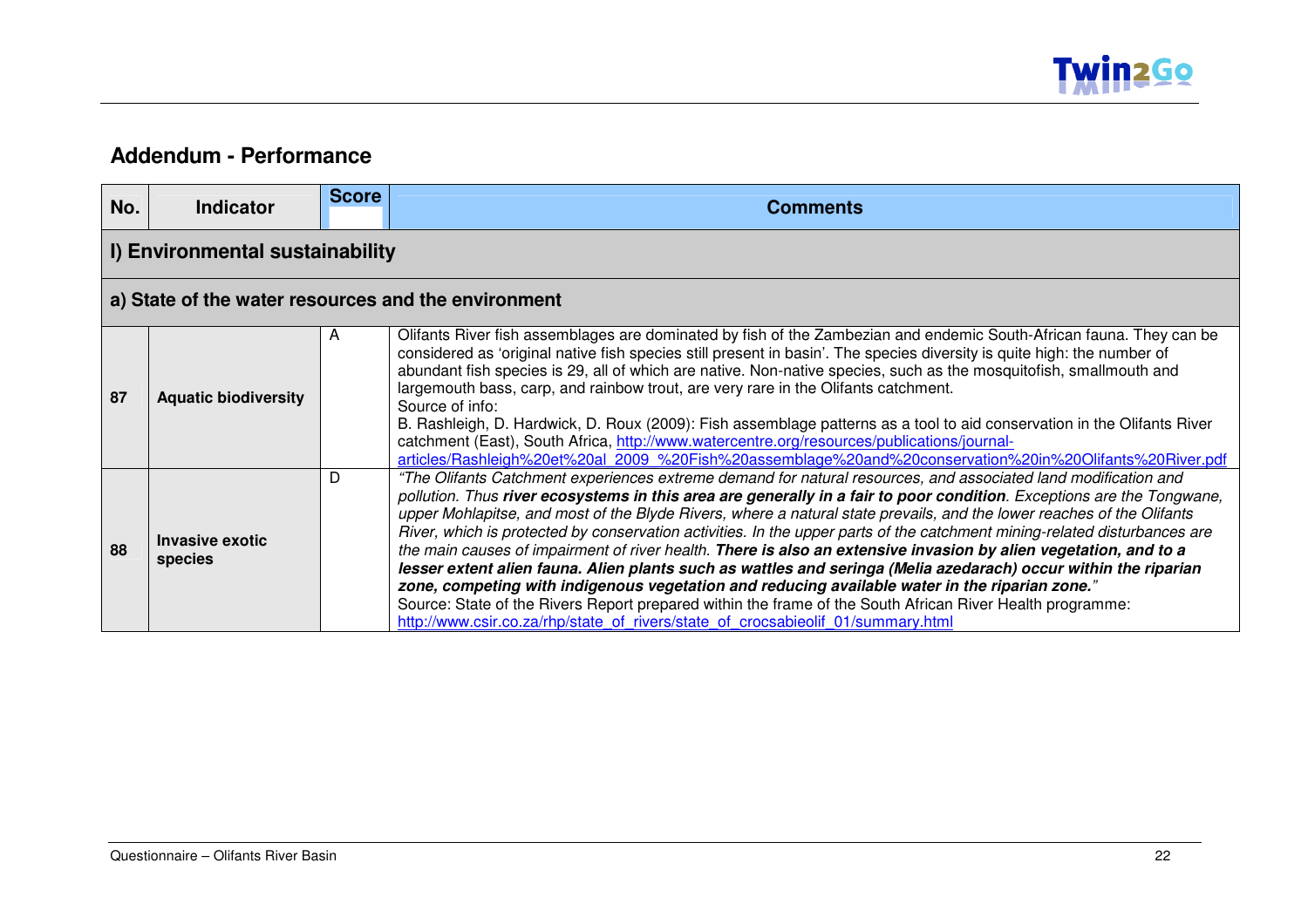

| $\mathsf{C}$<br>See WRC Report TT 452/10 Heath, R. et al (2010) Water quality overview and literature review of the ecology of the<br>Olifants River. Water Research Commission. Pretoria, South Africa.<br>There is however some uncertainty in this answer, which is also reflected in the following statements.                                                                                                                                                                                                                                                                                                                                                                                                                                                                                                                                                                                                                                                                                                                                                                                                                                                                                                                                                                                                                                                                                                                                                                                                                                                                                                                                                                                                                                                                                                                                                                                                                                                                                                                                                                                                                                                                                                                                                                                                                                                                                                                                                                         | No. | <b>Score</b><br><b>Indicator</b> |
|--------------------------------------------------------------------------------------------------------------------------------------------------------------------------------------------------------------------------------------------------------------------------------------------------------------------------------------------------------------------------------------------------------------------------------------------------------------------------------------------------------------------------------------------------------------------------------------------------------------------------------------------------------------------------------------------------------------------------------------------------------------------------------------------------------------------------------------------------------------------------------------------------------------------------------------------------------------------------------------------------------------------------------------------------------------------------------------------------------------------------------------------------------------------------------------------------------------------------------------------------------------------------------------------------------------------------------------------------------------------------------------------------------------------------------------------------------------------------------------------------------------------------------------------------------------------------------------------------------------------------------------------------------------------------------------------------------------------------------------------------------------------------------------------------------------------------------------------------------------------------------------------------------------------------------------------------------------------------------------------------------------------------------------------------------------------------------------------------------------------------------------------------------------------------------------------------------------------------------------------------------------------------------------------------------------------------------------------------------------------------------------------------------------------------------------------------------------------------------------------|-----|----------------------------------|
| "Surface water quality is generally high. But this is adversely impacted in some areas, especially in the upper Olifants,<br>by mining activities and discharge of mine effluent."<br>"Groundwater quality is also generally acceptable although some small areas show high nitrate concentrations.<br>Furthermore, low pH (3 to 5) and high sulphate concentrations are observed in mining areas."<br>Source: UNESCO HELP project (2007)<br>http://portal.unesco.org/science/fr/ev.php-URL ID=3752&URL DO=DO PRINTPAGE&URL SECTION=201.html<br>On the other hand:<br>"The Olifants River is highly contaminated, researchers said. Microbiologist at the Council for Scientific and Industrial<br>Research (CSIR), Martella du Preez, said all the sites along the river showed mild to heavy microbial contamination most<br><b>Surface and</b><br>likely due to untreated, or poorly-treated, sewage flowing into it. "People using untreated water from these contaminated<br>89<br>sites face a high risk of contracting disease"<br>groundwater quality<br>"The Olifants River Forum commissioned the CSIR in 2009 to conduct a study on the progressive eutrophication -<br>when water receives excessive nutrients that stimulate excessive plant growth - and chemical pollution of the river and<br>the implications for aquatic ecosystem health and human health."<br>"Researchers said they had found pansteatitis, a disease caused by the depletion of anti-oxidants, in Largescale<br>yellowfish caught in the upper catchment of the river."<br>"The problem is that the Olifants runs through the Kruger National Park and many animals rely on this river, and sadly<br>there is no alternative for them. Over the last 2 years there was a spate of mysterious crocodile deaths in the Olifants,<br>and it was at the time thought that contamination was the cause of the sudden deaths. South Africa is a water scarce<br>country and we simply cannot afford to continue to allow untreated sewerage, pollutants and toxins from mines and other<br>industry to flow untreated into our river systems. This will undoubtedly lead to a serious water crisis and fatalities of both<br>human and wildlife alike will be the result."<br>Source: Report of the Water Rhapsody Conservation Systems (2010)<br>http://www.watersense.co.za/2010/04/24/olifants-river-highly-contaminated/<br>The above contradiction is probably due to variation across the catchment. |     |                                  |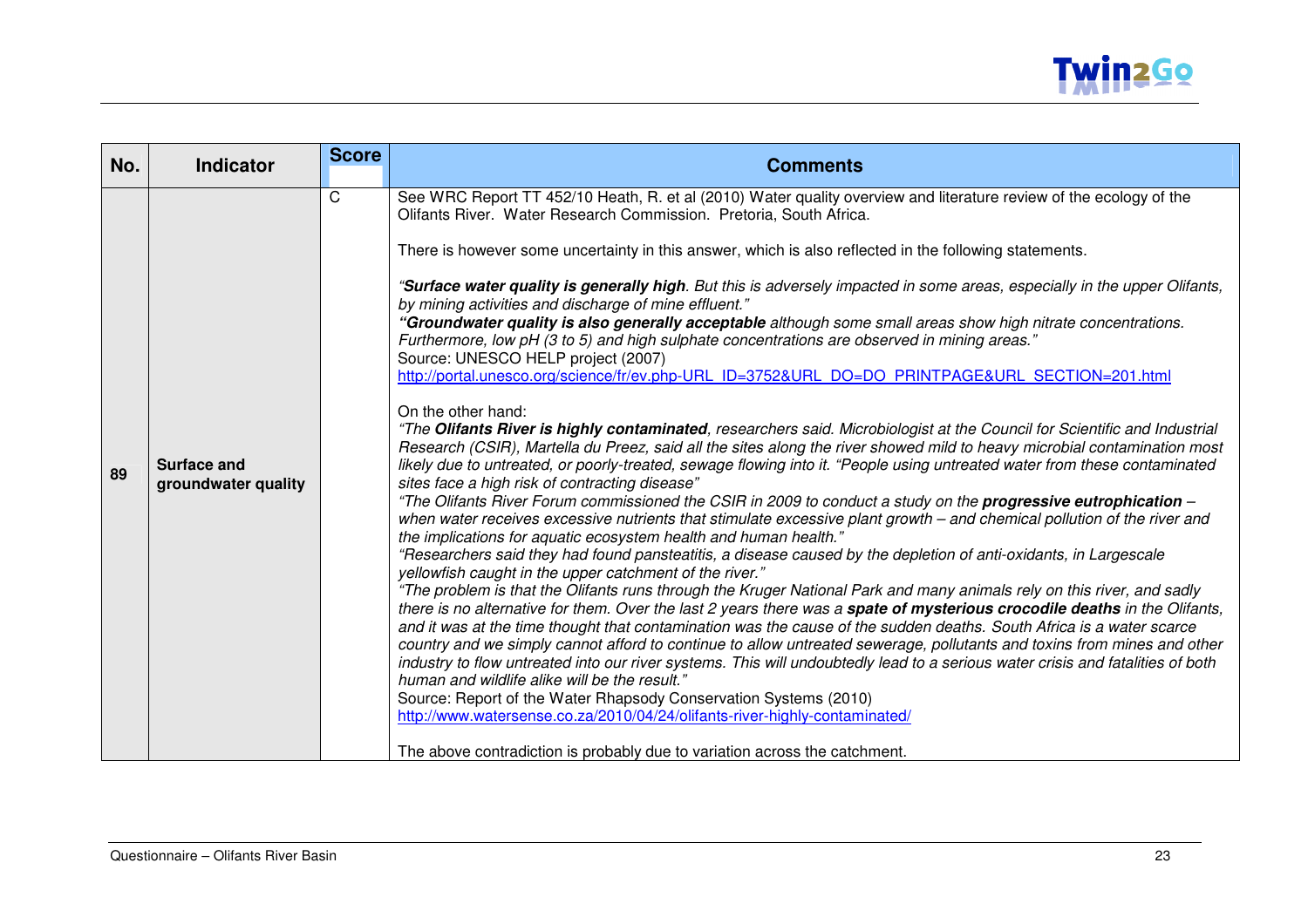

| No. | <b>Indicator</b>                         | <b>Score</b> | <b>Comments</b>                                                                                                                                                                                                                                                                                                                                                                                                                                                                                                                                                                                                                                                                                                                                                                                                                                                                                                                                                                                                                                                                                                                                                                                                                                                                                                                                                                                                                                                                                                                                                                                                                                                                     |  |  |  |
|-----|------------------------------------------|--------------|-------------------------------------------------------------------------------------------------------------------------------------------------------------------------------------------------------------------------------------------------------------------------------------------------------------------------------------------------------------------------------------------------------------------------------------------------------------------------------------------------------------------------------------------------------------------------------------------------------------------------------------------------------------------------------------------------------------------------------------------------------------------------------------------------------------------------------------------------------------------------------------------------------------------------------------------------------------------------------------------------------------------------------------------------------------------------------------------------------------------------------------------------------------------------------------------------------------------------------------------------------------------------------------------------------------------------------------------------------------------------------------------------------------------------------------------------------------------------------------------------------------------------------------------------------------------------------------------------------------------------------------------------------------------------------------|--|--|--|
| 90  | <b>Groundwater use</b>                   | B            | "Groundwater is an important source of water for domestic water supply in many small towns as well as for small-scale<br>irrigation. The mines also increasingly use groundwater."<br>"Annual water use is approximately 1,000 Mm <sup>3</sup> of which 900 Mm <sup>3</sup> is surface water and 100 Mm <sup>3</sup> is groundwater."<br>"The amounts of water that can be economically and practically harnessed as usable yield, after allowing for an ecological<br>Reserve, is 611 Mm <sup>3</sup> /y. 99 Mm <sup>3</sup> /y of this total usable yield is the groundwater yield." (data from year 2000)<br>Source: UNESCO HELP project (2007)<br>http://portal.unesco.org/science/fr/ev.php-URL ID=3752&URL DO=DO PRINTPAGE&URL SECTION=201.html<br>"The developed yield from groundwater in 1995 is 100. 6 million m <sup>3</sup> /a. The potential ground water yield is<br>estimated at 287 million m <sup>3</sup> /a. This leaves an exploitable yield of about 180 million m <sup>3</sup> /a. The Steelpoort<br>River catchment's exploitable groundwater yield are nearly fully developed. The Blyde River catchment's<br>exploitable groundwater yield are over developed" (DWAF Olifants WMA Water Resources Situation<br>Assessment 2003)<br>Nevertheless:<br>"At present, there is not only uncertainty about the magnitude of the groundwater resource but also the extent to<br>which it is used. Best estimates are that about 250 Mm <sup>3</sup> are accessible of which about 100 Mm <sup>3</sup> are presently used"<br>Source: UNESCO HELP project (2007)<br>http://portal.unesco.org/science/fr/ev.php-URL ID=3752&URL DO=DO PRINTPAGE&URL SECTION=201.html |  |  |  |
|     |                                          | C            | Score at basin level (national part)calculated on the basis of data from:                                                                                                                                                                                                                                                                                                                                                                                                                                                                                                                                                                                                                                                                                                                                                                                                                                                                                                                                                                                                                                                                                                                                                                                                                                                                                                                                                                                                                                                                                                                                                                                                           |  |  |  |
|     |                                          | (33%)        | http://www.dwa.gov.za/ORWRDP/documents/Strategic%20Perspective%20FINAL.pdf (2005)                                                                                                                                                                                                                                                                                                                                                                                                                                                                                                                                                                                                                                                                                                                                                                                                                                                                                                                                                                                                                                                                                                                                                                                                                                                                                                                                                                                                                                                                                                                                                                                                   |  |  |  |
| 91  | <b>Water Exploitation</b><br>Index (WEI) |              | Corresponds with calculations from WEAP modelling (McCartney and Arrantz 20070 which give "naturalised" flows as<br>2040 MCM, total demand as 744 MCM, and potential utilizable groundwater resource as 250 MCM. Note that there are<br>also interbasin transfers of $~196$ MCM.                                                                                                                                                                                                                                                                                                                                                                                                                                                                                                                                                                                                                                                                                                                                                                                                                                                                                                                                                                                                                                                                                                                                                                                                                                                                                                                                                                                                    |  |  |  |
|     | b) Management practices                  |              |                                                                                                                                                                                                                                                                                                                                                                                                                                                                                                                                                                                                                                                                                                                                                                                                                                                                                                                                                                                                                                                                                                                                                                                                                                                                                                                                                                                                                                                                                                                                                                                                                                                                                     |  |  |  |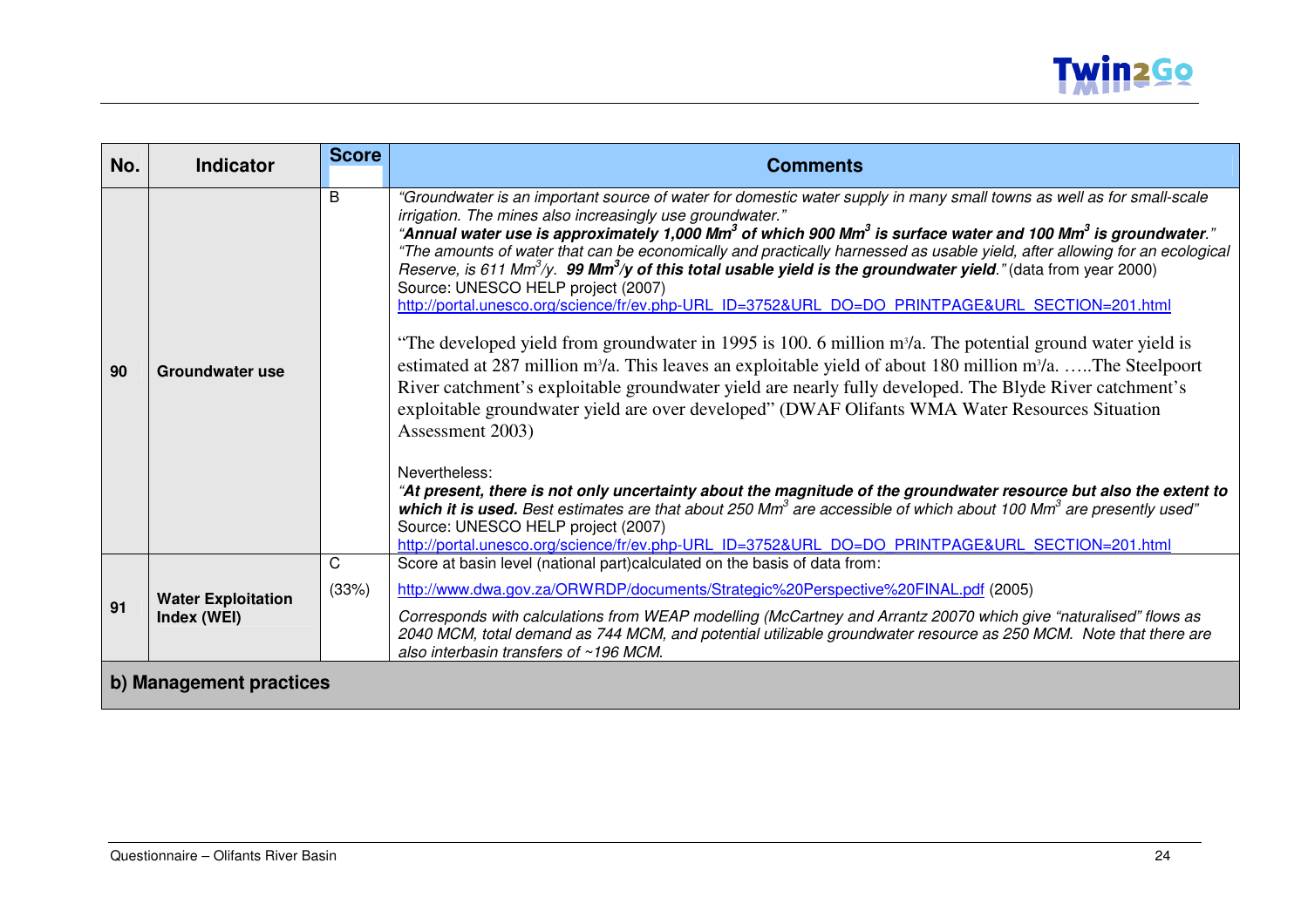

| No. | <b>Indicator</b>                           | <b>Score</b> | <b>Comments</b>                                                                                                                                                                                                                                                                                                                                                                                                                                                                                                                                                                                                                                                                                                                                                                                                                                                                                                                                                                                                                                                                                                                                                                                                                                                                                                                                                                                                                                                                                                                                                                                                                                                                                                                                                                                                                                                                                                                                                                                                                                                                                                                                                                                                                                                                                                                                                                                                        |
|-----|--------------------------------------------|--------------|------------------------------------------------------------------------------------------------------------------------------------------------------------------------------------------------------------------------------------------------------------------------------------------------------------------------------------------------------------------------------------------------------------------------------------------------------------------------------------------------------------------------------------------------------------------------------------------------------------------------------------------------------------------------------------------------------------------------------------------------------------------------------------------------------------------------------------------------------------------------------------------------------------------------------------------------------------------------------------------------------------------------------------------------------------------------------------------------------------------------------------------------------------------------------------------------------------------------------------------------------------------------------------------------------------------------------------------------------------------------------------------------------------------------------------------------------------------------------------------------------------------------------------------------------------------------------------------------------------------------------------------------------------------------------------------------------------------------------------------------------------------------------------------------------------------------------------------------------------------------------------------------------------------------------------------------------------------------------------------------------------------------------------------------------------------------------------------------------------------------------------------------------------------------------------------------------------------------------------------------------------------------------------------------------------------------------------------------------------------------------------------------------------------------|
| 92  | Water allocated for<br>aquatic ecosystem   | B            | Ecological reserve is legislated, but not fully enforced in practice in the Olifants. The ecological Reserve is estimated to<br>be 460 Mm <sup>3</sup> . At the present time, most of the ecological Reserve is being used in human consumption. . "To safeguard<br>rural and urban supplies, the DWAF is not currently fully implementing the Reserve" (McCartney and Arranz 2007).<br>"Ecologically insensitive releases of water and sediment from storage dams are another major cause of<br>environmental degradation downstream, which is particularly relevant in the middle and lower parts of the catchment"<br>Example: "Sediment, from upstream activities including overgrazing and industrial and mining activities, accumulates in<br>the Phalaborwa Barrage. When the barrage is flushed out from time to time, large quantities of sediment are released.<br>This causes severe damage to in-stream habitats and biota in the downstream part of the Olifants River. Fish die from<br>oxygen depletion or are smothered by silt clogging their gills."<br>Source: State of the Rivers Report prepared within the frame of the South African River Health programme:<br>http://www.csir.co.za/rhp/state_of_rivers/state_of_crocsabieolif_01/summary.html<br>On the other hand:<br>"Remedial measures to contain mine wash-off and leachate, and for controlled release of polluted water into natural<br>streams at times of high flows are being implemented."<br>"The National Water Act of South Africa provides for a compulsory 'Reserve' to meet basic human needs and to<br>maintain aquatic ecosystems. This is expected to be taken into account when determining the amount of water<br>available for abstraction."<br>"Mounting environmental awareness has led to an increased emphasis on ensuring that flows are maintained to<br>preserve the natural ecology of the river. This is particularly important in the lower part of the basin where the river<br>flows through the renowned Kruger National Park. The question of satisfying the 'Reserve' without adversely affecting all<br>other water uses in the basin raises fundamental integrated water resources development and management issues on the<br>water and environment front."<br>Source: UNESCO HELP project (2007)<br>http://portal.unesco.org/science/fr/ev.php-URL ID=3752&URL DO=DO PRINTPAGE&URL SECTION=201.html |
| 93  | <b>Water pollution</b><br><i>incidents</i> | B            | "Remedial measures to contain mine wash-off and leachate, and for controlled release of polluted water into natural<br>streams at times of high flows are being implemented." - Source: UNESCO HELP project (2007)<br>there was a <b>spate of mysterious crocodile deaths</b> in the Olifants, and it was at the time thought that contamination<br>was the cause of the sudden deaths.                                                                                                                                                                                                                                                                                                                                                                                                                                                                                                                                                                                                                                                                                                                                                                                                                                                                                                                                                                                                                                                                                                                                                                                                                                                                                                                                                                                                                                                                                                                                                                                                                                                                                                                                                                                                                                                                                                                                                                                                                                |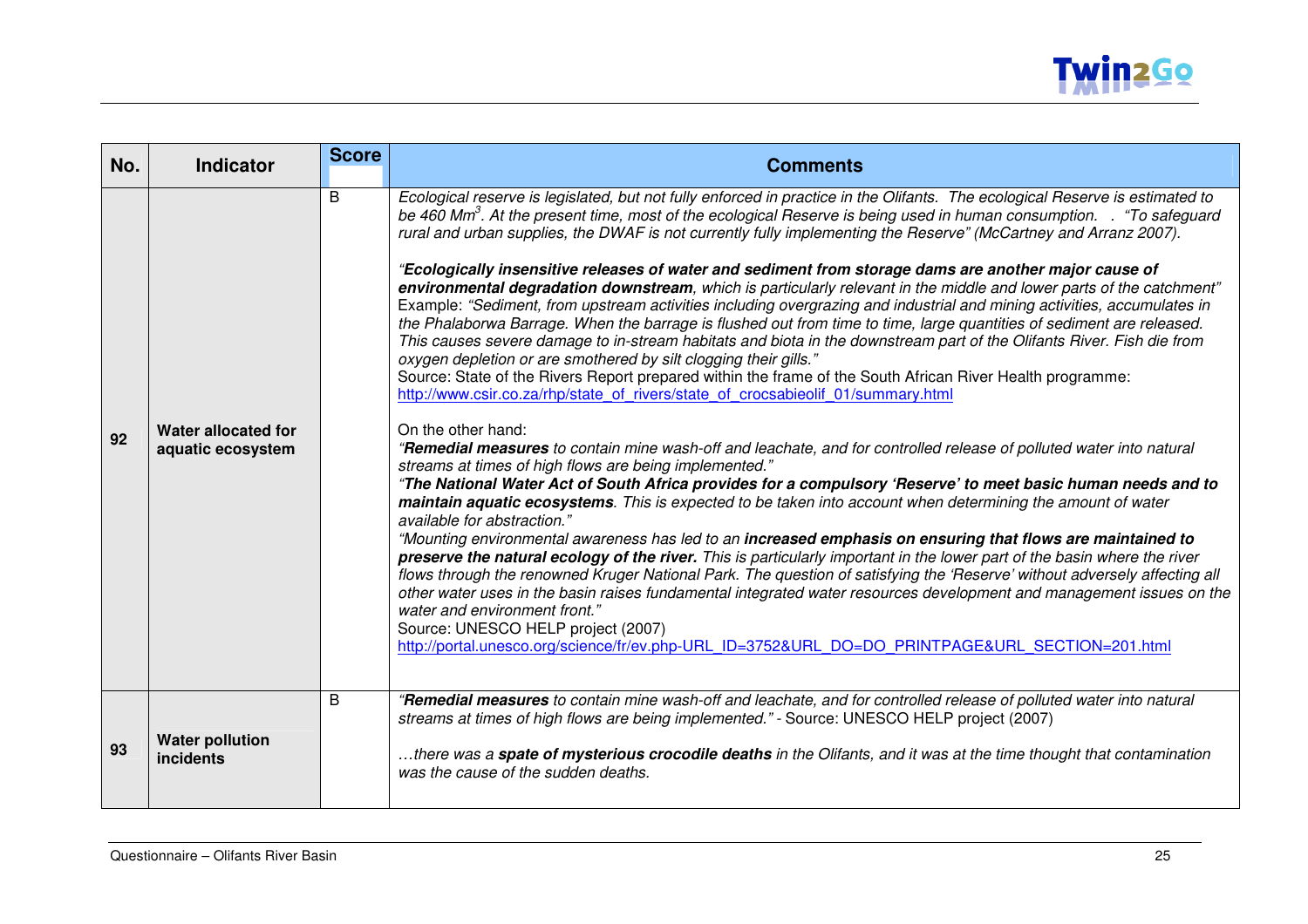

| No. | <b>Indicator</b>                                         | <b>Score</b> | <b>Comments</b>                                                                                                                                                                                                                                                                                                              |
|-----|----------------------------------------------------------|--------------|------------------------------------------------------------------------------------------------------------------------------------------------------------------------------------------------------------------------------------------------------------------------------------------------------------------------------|
| 94  | <b>Water quality</b><br>monitoring                       | B            | 442 monitoring points registered in the Olifants WMA, measuring a range of variable. However, "there is little historical<br>data available regarding heavy metal and pesticide inputs to the Olifants River.  Many of the variables of concern are<br>not covered in any current monitoring programme" (WRC TT452/10)       |
| 95  | Hydrometeorological<br>monitoring - levels               |              | Monitoring program administered by DWA. IN Olifants Basin, over 160 flow monitoring stations with data back as far as<br>1904; plus 44 met stations. http://www.dwa.gov.za/Hydrology/CGI-BIN/HIS/CGIHis.exe/Station                                                                                                          |
| 96  | Level of<br>understanding of<br>groundwater<br>resources | В            | DWA WSAM database has estimates of groundwater harvest potential and recharge for each quaternary catchment<br>(McCartney and Arranz 2007); but<br>"At present, there is not only uncertainty about the magnitude of the groundwater resource but also the extent to<br>which it is used. Source: UNESCO HELP project (2007) |